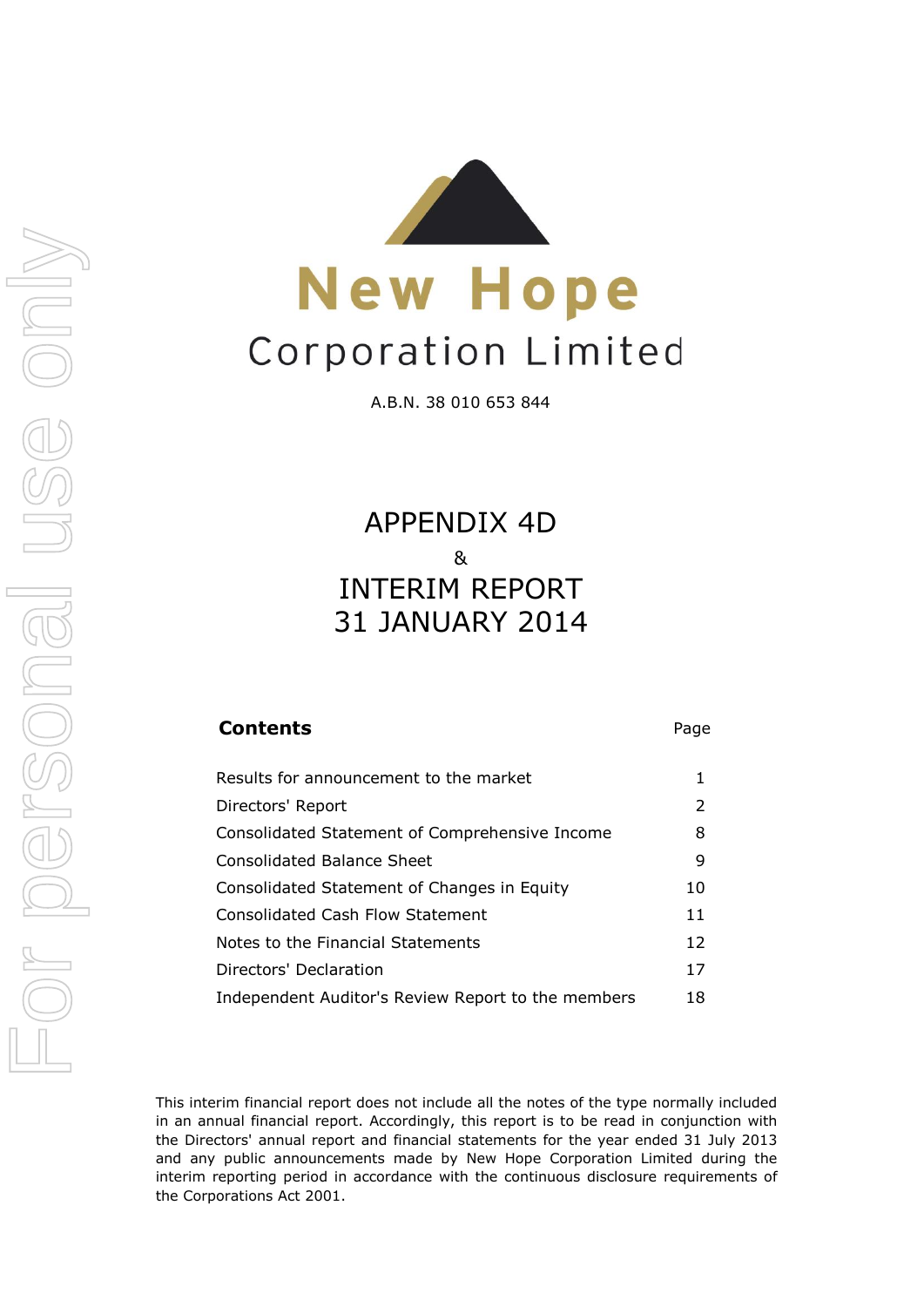## **New Hope Corporation Limited and Controlled Entities ABN 38 010 653 844**

### **ASX Appendix 4D for the half-year ended 31 January 2014**

## **Results for announcement to the market**

|                                                                                           | 31 January<br>2014<br>\$000 | 31 January<br>2013<br>\$000 | % Change                          |
|-------------------------------------------------------------------------------------------|-----------------------------|-----------------------------|-----------------------------------|
| Revenue from ordinary activities                                                          | 284,909                     | 322,890                     | 11.8%<br>$\overline{\phantom{a}}$ |
| Profit before income tax                                                                  | 34,650                      | 93,200                      | 62.8%<br>$\overline{\phantom{0}}$ |
| Profit from ordinary activities after income tax attributable to New<br>Hope Shareholders | 22,663                      | 68,795                      | $-67.1%$                          |
| Net Profit attributable to New Hope shareholders (after non<br>recurring items)           | 22,663                      | 68,795                      | $-67.1%$                          |

|                           | 31 January<br>2014<br>cents per share | 31 January<br>2013<br>cents per share | % Change  |
|---------------------------|---------------------------------------|---------------------------------------|-----------|
| Earnings per share        | 2.7                                   | 8.3                                   | $-67.1%$  |
| Interim dividend declared | 6.00                                  | 6.00                                  | $+ 0.0\%$ |

|                                               | 31 January<br>2014<br>cents per share | 31 January<br>2013<br>cents per share | % Change |
|-----------------------------------------------|---------------------------------------|---------------------------------------|----------|
| Net tangible asset backing per ordinary share | 233.9                                 | 250.6                                 | $-6.6%$  |

#### **Dividends**

The Directors' have declared a dividend of 6.0 cents per share franked to 100% payable on 6 May 2014. The record date for the payment of the dividend is 17 April 2014. There is no dividend reinvestment plan in operation.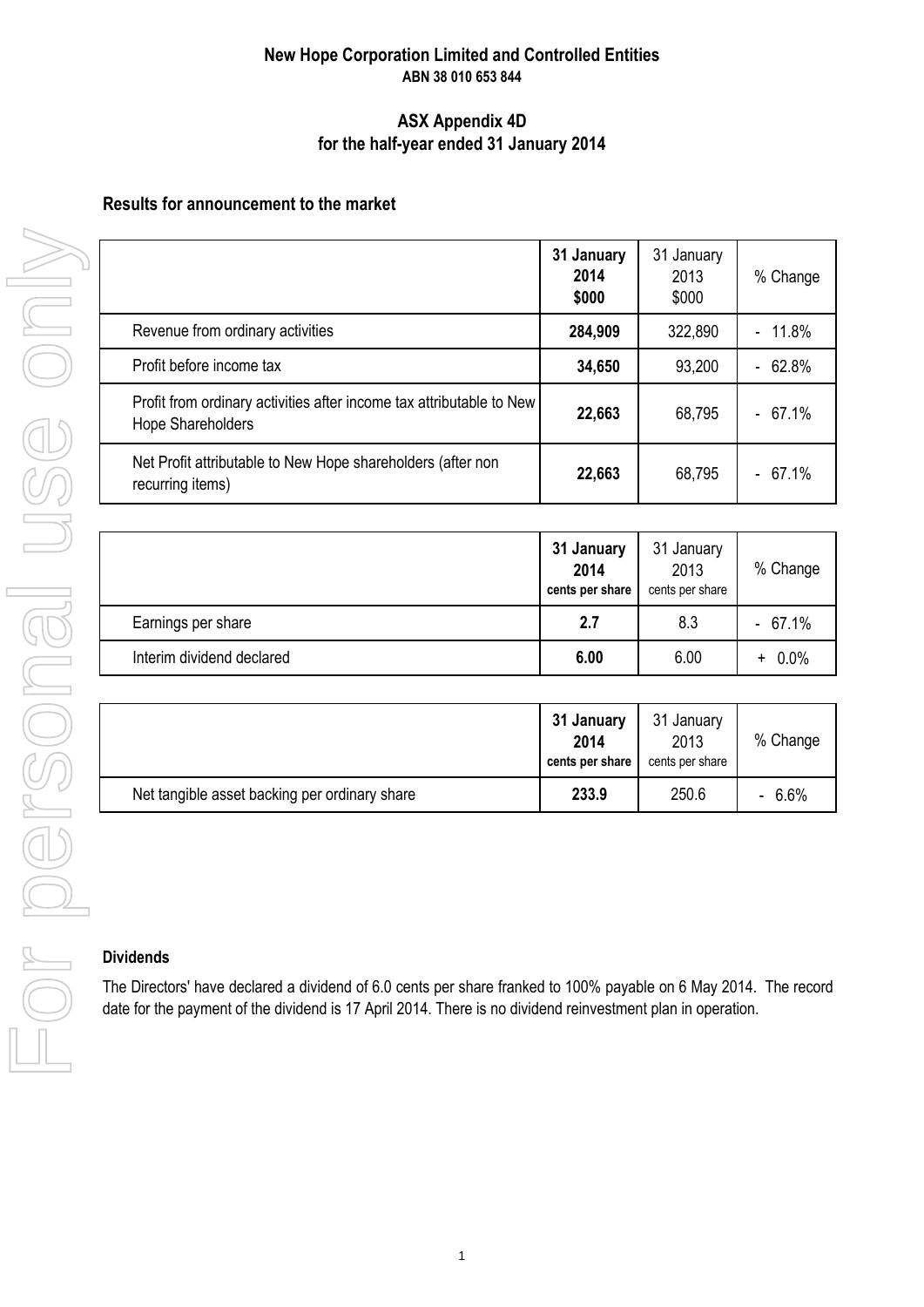# **Directors Report - 31 January 2014**

Your directors present their report on the consolidated entity consisting of New Hope Corporation Limited and the entities it controlled at the end of, or during, the half-year ended 31 January 2014.

### **Directors**

The following persons were Directors of New Hope Corporation Limited during the whole of the half-year and up to the date of this report.

Mr R.D. Millner Mr D.J. Fairfull Mr P.R. Robinson Mr W.H. Grant Mr I.M. Williams Mrs S.J. Palmer Mr R.C. Neale (ceased to be a director on 31 January 2014)

#### **Review of Operations**

New Hope Corporation Limited (New Hope) recorded a net profit after tax for the six months ending 31 January 2014 of \$22.7 million. This compares to a net profit after tax of \$68.8 million in the previous corresponding period.

Coal mining and logistics operations contributed \$7.3 million to the after tax result (2013: \$45.2 million), while treasury and investments contributed \$15.4 million (2013: \$23.6 million).

Basic earnings per share for the six months ended 31 January 2014 were 2.7 cents compared to 8.3 cents earned in the previous corresponding period.

Directors have declared a fully franked interim dividend of 6.0 cents per share (2013: 6.0 cents per share) to be paid on 6 May 2014 to shareholders registered as at 17 April 2014.

The operating result for the first six months of the 2014 financial year was adversely impacted by:

- significantly lower export thermal coal prices;
- a relatively high AUD:USD exchange rate;
- $\bullet$  closure of the New Oakleigh mine; and
- increasing pressure on offsite transportation costs.

In response to these market forces, management have continued to reduce costs and investigate opportunities for operational efficiencies to preserve margins. To date this program has delivered a significant reduction in operating costs at all sites, with further initiatives currently in the planning or implementation phase.

# **MINING OPERATIONS**

2.70 million tonnes of clean coal were produced during the six months ended 31 January 2014. This was 11.3% lower than the previous corresponding period due to the closure of the New Oakleigh mine, and revision of mine plans at both Acland and Jeebropilly.

Export sales for the six months to 31 January 2014 were 3.01 million tonnes, including traded coal sales of 0.17 million tonnes. This is up 9.9% on the previous corresponding period. One third of the exported coal sales are premium low ash coal with pricing based on the JFY annual price. The balance of export sales is higher ash coal sold on a variety of pricing mechanisms based on various coal price indices. The foll<br>
Review<br>
He compar<br>
Coal mi<br>
St5.4 m<br>
Basic e period.<br>
The ope<br>
Starehold<br>
The ope<br>
Starehold<br>
Charehold<br>
Charehold<br>
Starehold<br>
Charehold<br>
Charehold<br>
Charehold<br>
Charehold<br>
Charehold<br>
Charehold<br>
Charehold<br>
Charehol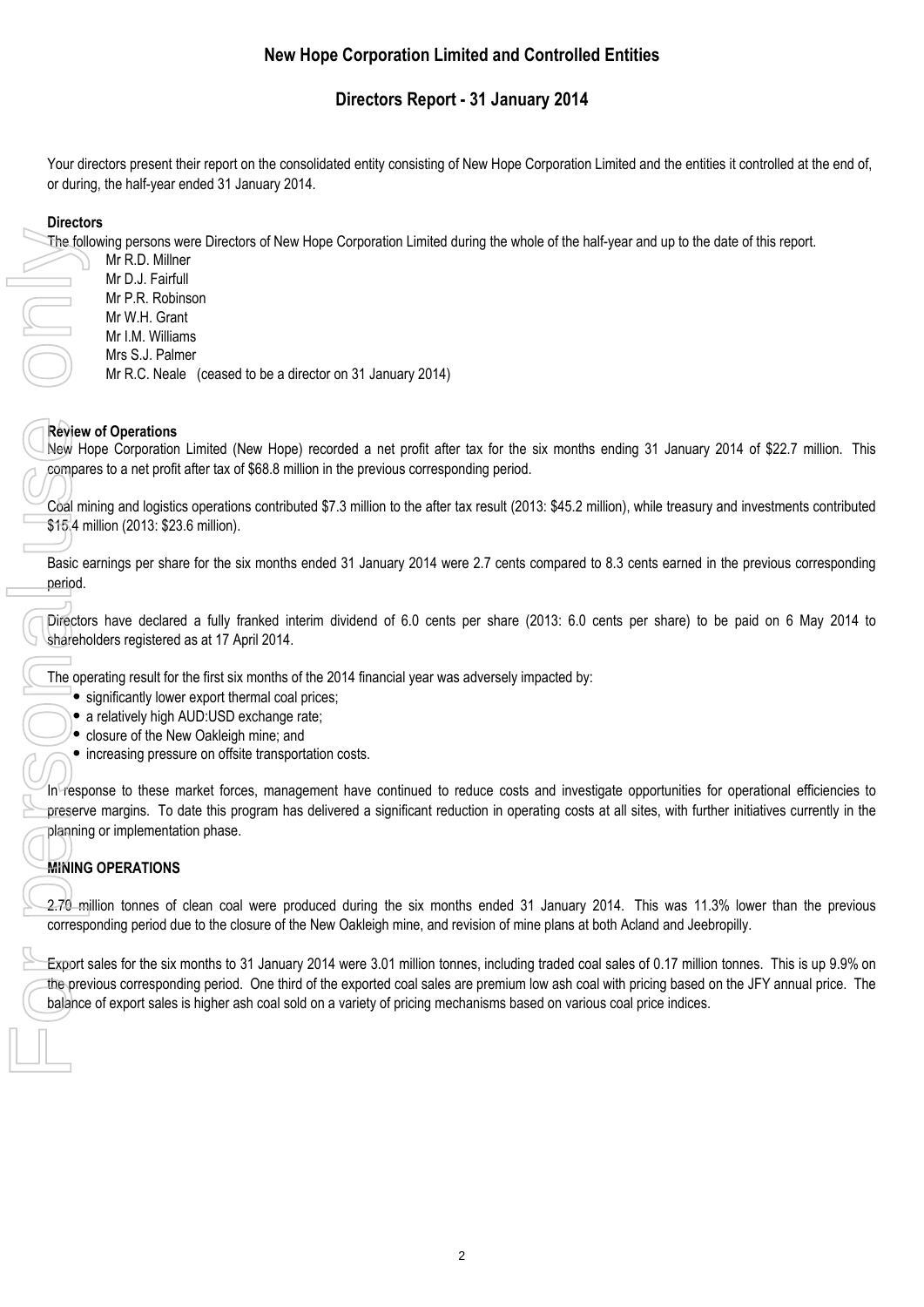# **Directors Report - 31 January 2014**

#### **New Acland Mine**

The Acland operation continues to deliver exceptional productivities with 2.33 million tonnes of coal produced during the first six months. Total production was down 3.0% on the corresponding period due mostly to additional plant maintenance in November 2013 and mine closure over the Christmas period.

During the period the management of the Acland operations has focused on:

- deploying behavioural safety program to all employees;
- gaining productivity improvements across key processes;
- $\bullet$  cost reduction initiatives in conjunction with key suppliers;
- community engagement in support of the continuation plan, Jondaryan rail siding and current operations;
- design and construction of the next in-pit tailings cell;
- ongoing rehabilitation of mined areas; and
- growth of the pastoral and grazing operations.

#### **West Moreton Operations**

The Jeebropilly operation produced 0.37 million tonnes of coal during the period. This represents a 42% reduction over the prior corresponding period mainly due to the cessation of mining operations at New Oakleigh and the change of rosters at Jeebropilly.

Rehabilitation works are progressing well at both the New Oakleigh and Chuwar sites. Topsoiling and seeding of approximately eight hectares of rehabilitated land is currently being undertaken at New Oakleigh. For During<br>During<br>During<br>Couse of The Jevest M<br>Period r<br>Rehabili<br>Rehabili<br>Rehabili<br>Rehabili<br>Rehabili<br>Rehabili<br>Rehabili<br>Rehabili<br>Rehabili<br>Rehabili<br>Rehabili<br>Rehabili<br>Rehabili<br>Rehabili<br>Rehabili<br>Rehabili<br>Rehabili<br>Rehabili<br>Reha

Key activities at the West Moreton operations over the last six months include:

- a continued focus on safety through behavioural and cultural change;
- $\bullet$  rehabilitation works at New Oakleigh and Chuwar; and
- $\bullet$  continued focus on productivity improvements and cost reduction programs.

#### **QUEENSLAND BULK HANDLING (QBH)**

During the first six months of the financial year, 4.2 million tonnes of coal was exported through the QBH coal terminal at the Port of Brisbane (2013: 4.2 million tonnes).

#### Key activities included:

- continued focus on safety;
- effected programs to reduce costs:
- upgrading of the train unloader and related systems; and
- ongoing engineering studies relating to developing expansion opportunities.

### **NEW HOPE EXPLORATION**

9,102 meters were drilled during the six months to January 2014, compared to 14,855 meters in the previous corresponding period.

Details of the 2014 exploration program are as follows:

#### **Lenton (EPC 766, EPC 865 and ML 70337)**

The 2014 drilling program aimed at a ground water study in and around the potential open cut area has been completed with 821 meters being drilled during the period.

Cultural heritage surveys have cleared all drill sites ahead of the 2015 program. A 3D seismic study was undertaken on part of the project area and these results are being incorporated into the 2014 geological model.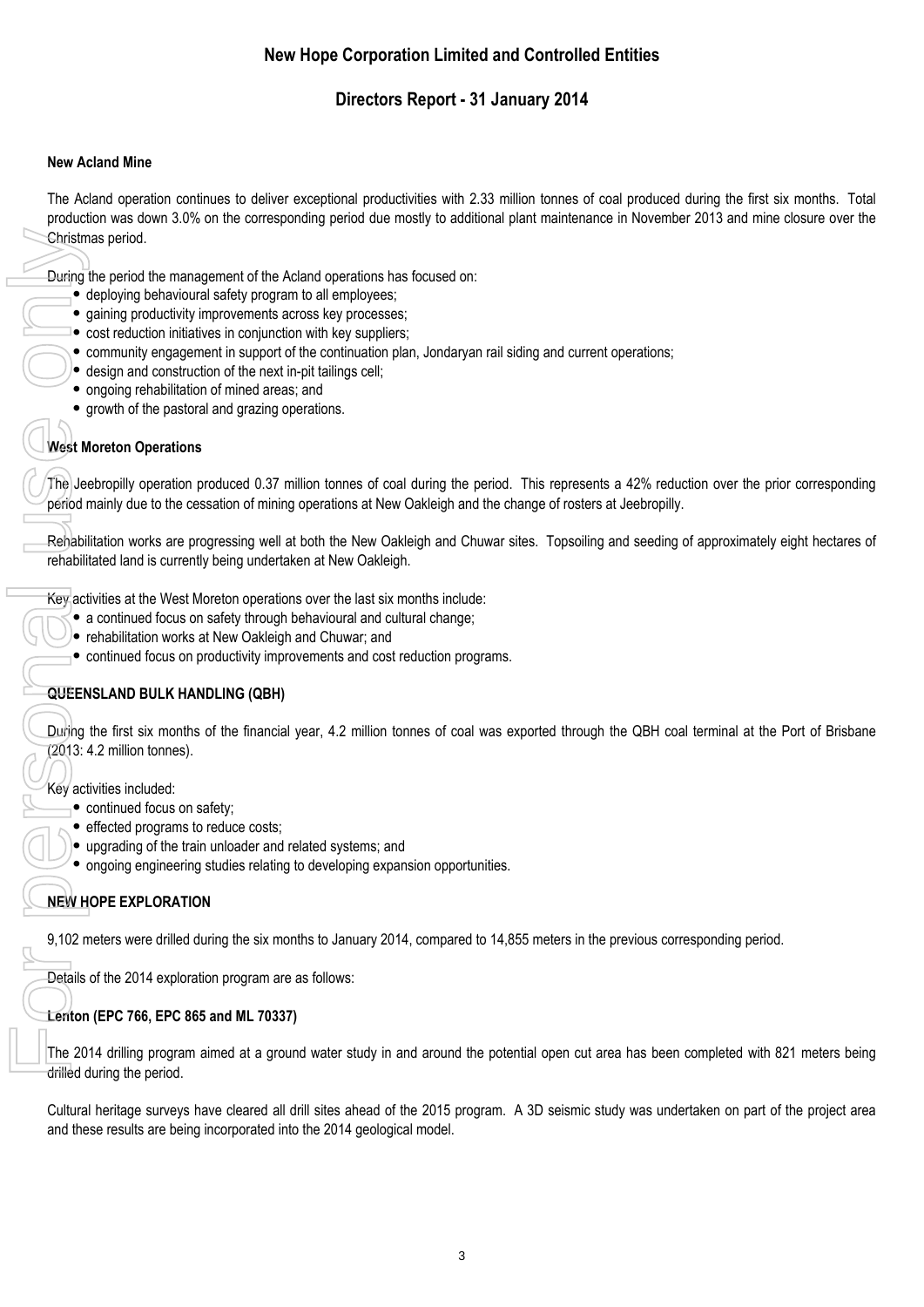# **Directors Report - 31 January 2014**

#### **New Acland (MDL 244, ML 50216)**

Drilling activity this quarter focussed on seam delineation and confirming geology in future mining areas. 5,047 meters was drilled during this period.

Cultural heritage surveys were undertaken ahead of the 2014 drilling program.

### **Maryborough (EPC 923, 1082)**

Exploration site rehabilitation was completed. The geological database upgrade continued with incorporation of the information from the 2011 to 2013 field programs.

### **Yamala (EPC 927, EPC 1169)**

The remaining 22 holes of the 30 hole exploration program were drilled. All holes drilled have been surveyed and rehabilitated. 2,722 meters were drilled during this period. Analysis of coal core samples recovered from the drilling program has commenced with the final analysis to be incorporated into the 2014 geological model. Cultural<br>
Marybot<br>
Explora<br>
2013 fie<br>
Yamala<br>
The removement<br>
Church<br>
No drilli<br>
Bee Cr<br>
No drilli<br>
Bee Cr<br>
No drilli<br>
Bee Cr<br>
No drilli<br>
Resplora<br>
Ashfor<br>
The gee<br>
Mineral<br>
Explora<br>
Nineral<br>
Bexplora<br>
Skylora<br>
Ashfor<br>
Nin

### **Churchyard Creek (EPC 1876)**

No drilling was performed in the six months to January with work focussing on geological modelling of the results from previous drill programs.

### **Bee Creek (EPC 777)**

No drilling was performed in the six months to January with work focussing on geological modelling of the results from previous drill programs and incorporating the data into the 2014 geological model.

### **Ashford (EL6234)**

The geological database for the project was updated with information from the field program. All drill sites from last drill program were rehabilitated.

### **Mineral Tenures**

 $\bigcirc$ 

The company has been granted three new exploration permits in North West Queensland. The company now holds seven Exploration Permit Mineral (EPM) tenures. Landowner negotiations have been completed for five of these tenements to allow access for exploration.

Exploration drilling tested targets on EPM18592 (Sherwood) and EPM18582 (Yanko). 818 meters of drilling was completed during this period. No visible mineralisation was observed and the core samples were dispatched for analysis.

A structural study was commenced on EPM17589 (Moonamarra) to refine drilling targets.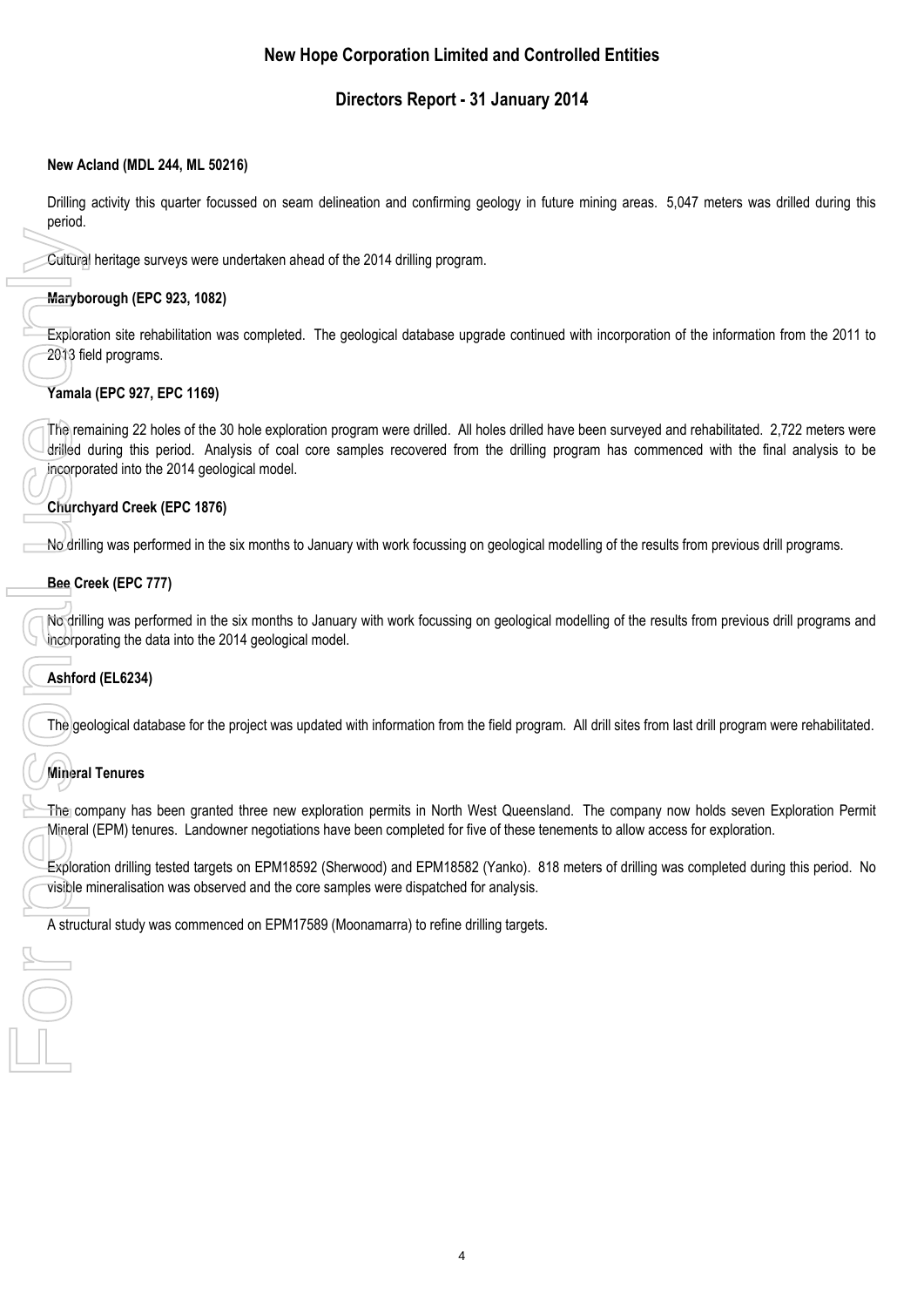# **Directors Report - 31 January 2014**

### **PASTORAL OPERATIONS**

Acland Pastoral Co. manages the group's land holdings on the Darling Downs. This integral part of the operations ensures that the group's substantial land holdings are well managed both before and after mining. Operations focus on cattle grazing with some cropping undertaken on land where conditions allow.

During the half-year operations were impacted by a period of low rainfall and cattle pricing was negatively impacted by the drought in Western Queensland. During the period 516 tonnes of grain were harvested with 444 tonnes being sold. Also, 865 head of cattle were sold by the company with 822 head purchased. At the end of the half-year the company held 2,425 head of cattle.

The company actively participates in the rehabilitation of previously mined land. Long term cattle grazing trials on rehabilitated land continue under the supervision of independent agricultural experts. During 2014 stage 2 of these trials are being undertaken. These trials focus not only on weight gain of cattle but also soil and plant chemistry. For personal unity<br>
For personal use of the sup<br>
Weight<br>
The core weight<br>
Weight<br>
The core of some<br>
New Architector<br>
The Core of Some<br>
New Architector<br>
The Core of Some<br>
The Core of Solid Use of Salance<br>
Colton<br>
Baselin<br>
S

Acland Pastoral's operations provide employment for three full time staff, one part time administration role and offer a rural school based traineeship. In addition to these roles Acland Pastoral engages the services of numerous contractors to assist with cattle handling, cropping and fencing. This equates to 4 full time equivalents shared between ten local individuals.

# **DEVELOPMENT PROJECTS**

New Hope continued to progress various development projects during the period, although current market conditions have led to the rescheduling of some project timelines.

#### **New Acland Continuation Plan**

The Environmental Impact Statement (EIS) for MLA 50232 was completed and submitted to the Office of the Coordinator-General. The public comments period on the EIS has commenced with final submissions closing on 3 March 2014.

The company remains committed to delivering our employees, shareholders and other stakeholders certainty in respect of the long term future for the Acland operations in an environmentally and socially acceptable manner. The revised Continuation Plan is based on achieving a sensible balance between the competing land uses of agriculture and mining.

# **Lenton**

Baseline studies for the Environmental Impact Statement continued during the period and the Draft Terms of Reference and Initial Advice Statement were lodged with the Department of Environment and Heritage Protection in December 2013. Options for the transport and export of product coal continue to be investigated.

### **Colton**

Routine field monitoring of air quality, surface and river water continued. Work progressed on the Environmental Management Plan update. Discussions continued with the Department of Environment and Heritage Protection about the Environmental Authority that will govern environmental conditions for the project when approved by the Government.

### **Elimatta**

Comments on the Project's Environmental Impact Statement received from the public review process were collated and work commenced on responses to the submissions and the Supplementary Environmental Impact Statement.

#### **CARBON CONVERSION PROJECTS**

Coal to Liquids (CTL) projects have continued on both the direct and indirect liquefaction technologies.

Construction of the Jeebropilly indirect liquefaction proof of concept plant is continuing with initial gas commissioning having commenced in late 2013. Once commissioned it is intended to initially utilise gas produced for electricity generation. The design and installation of the liquefaction module is progressing.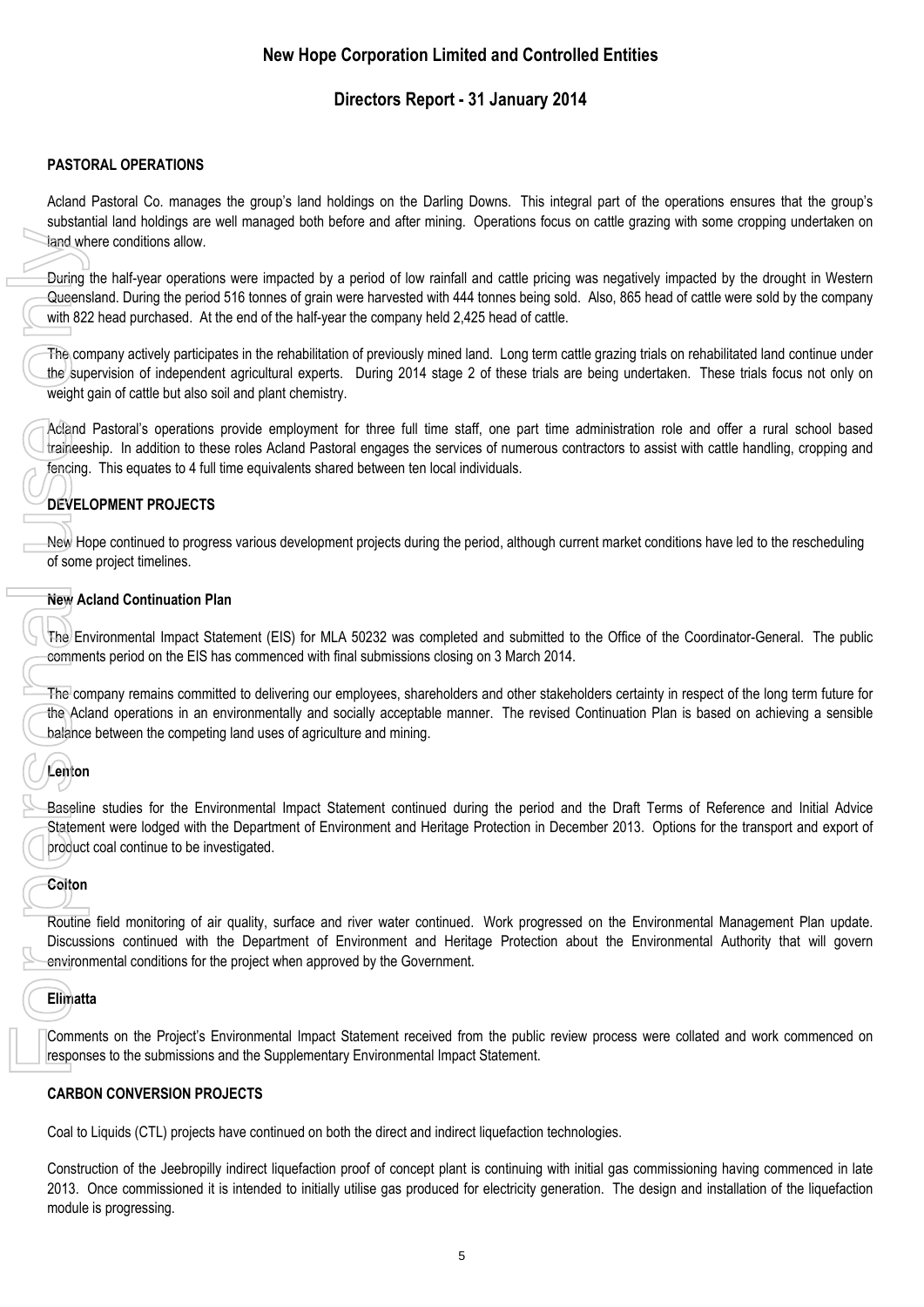# **Directors Report - 31 January 2014**

#### **BRIDGEPORT ENERGY**

Operations continue to deliver good safety performance with no safety incidents during the period. Oil production totalled 89,620 barrels, including Bridgeport's 15% interest in the Cuisinier oil field.

Operational activities included:

- i three wells were drilled in the Utopia field with successful intersections that have been cased and suspended for future production;
- one well was drilled in the Inland field with successful intersection that has been cased and completed for future production; and
- $\bullet$ Moothandella 4 and Donga 5 appraisal wells were drilled with successful intersections encountered. Completion and testing is scheduled for March 2014.

Completion of the acquisition of ATP752 and PL303 occurred on 18 December 2013.

### **OUTLOOK**

Weak coal markets, with continuing global over supply of thermal coal, will have a negative impact on revenues and margins in the second half of the 2014 financial year. The company continues to implement a number of cost reduction initiatives and will continue to pursue responsible cost reductions across the business.

Coal sales for the full year are expected to be in the range of 5.7 to 6.1 million tonnes, including traded coal.

QBH throughput for the full year is expected to be lower than 2013, at approximately 7.8 million tonnes, largely due to the closure of Peabody's Wilkie Creek Mine.

Bridgeport will continue its current growth path through both organic expansion and by taking advantage of appropriate acquisition opportunities.

Timing of coal development projects is continually being assessed with regard to prevailing market conditions and the progression of approvals. The current downturn may provide further acquisition opportunities which may be prioritised ahead of existing development projects in the economic climate.

The company will continue to maintain its strong reputation as a reliable supplier to its customers. In the long term, high quality Australian export coals will continue to expand their export volumes into Asia.

Although the current difficult times present challenges to our operations, the company is in a strong financial position to take advantage of opportunities which may arise during the current downturn.

Signed in Sydney this 24th day of March 2014 in accordance with a resolution of directors.

R.D. Millner Director Operation Compless Compless Compless Compless Compless Compless Compless Compless Compless Compless Compless Compless Compless Compless Compless Compless Compless Compless Compless Compless Complex Complex Complex Complex

> S.J. Palmer Director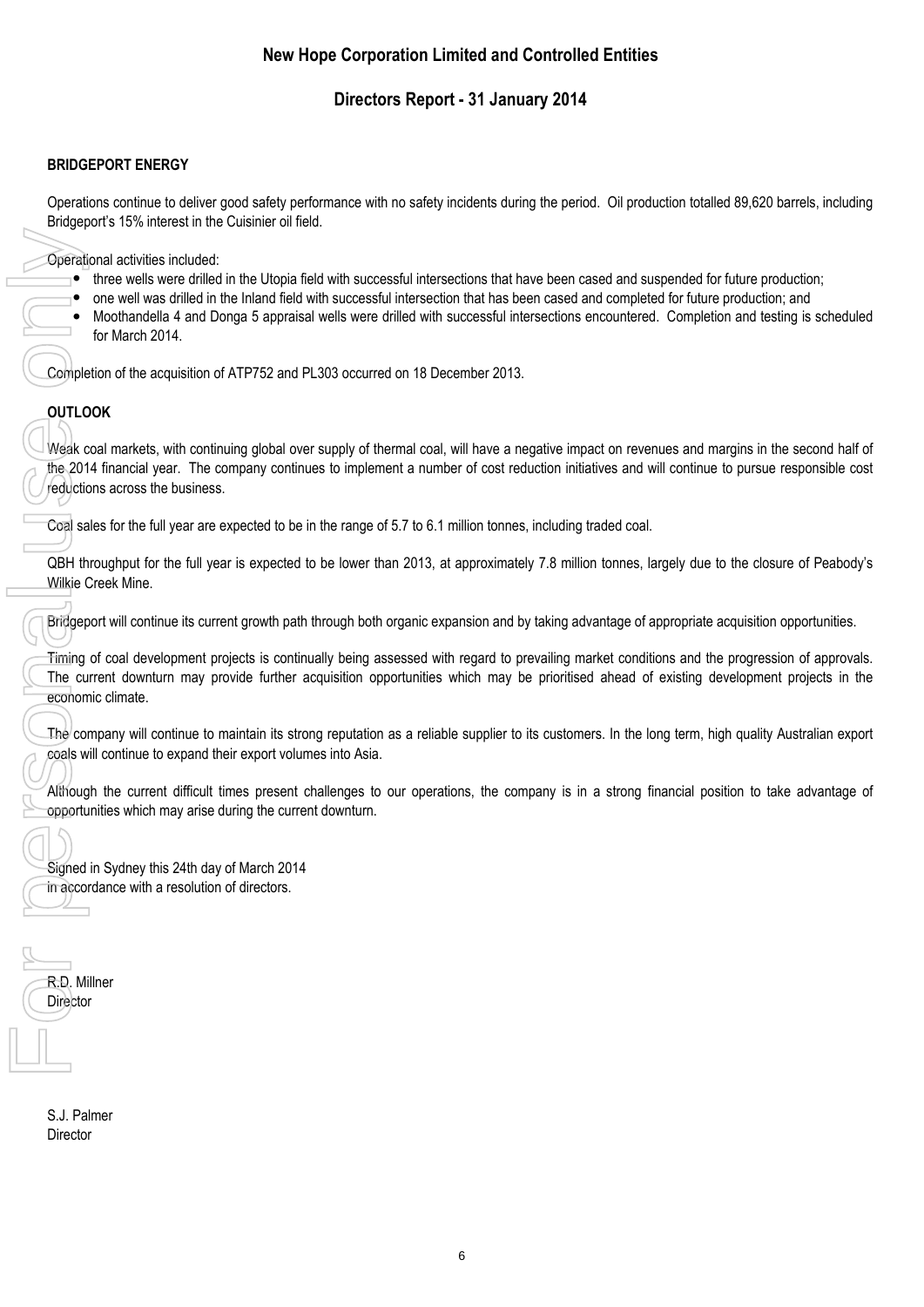

# **Auditor's Independence Declaration**

As lead auditor for the review of New Hope Corporation Limited for the half-year ended 31 January 2014, I declare that to the best of my knowledge and belief, there have been:

- (a) no contraventions of the auditor independence requirements of the Corporations Act 2001 in relation to the review ; and
- (b) no contraventions of any applicable code of professional conduct in relation to the review.

This declaration is in respect of New Hope Corporation Limited and the entities it controlled during the period.

Simon Neill Brisbane Partner 24 March 2014 PricewaterhouseCoopers

*PricewaterhouseCoopers, ABN 52 780 433 757 Riverside Centre, 123 Eagle Street, BRISBANE QLD 4000, GPO Box 150, BRISBANE QLD 4001 T: +61 7 3257 5000, F: +61 7 3257 5999, www.pwc.com.au*

Liability limited by a scheme approved under Professional Standards Legislation.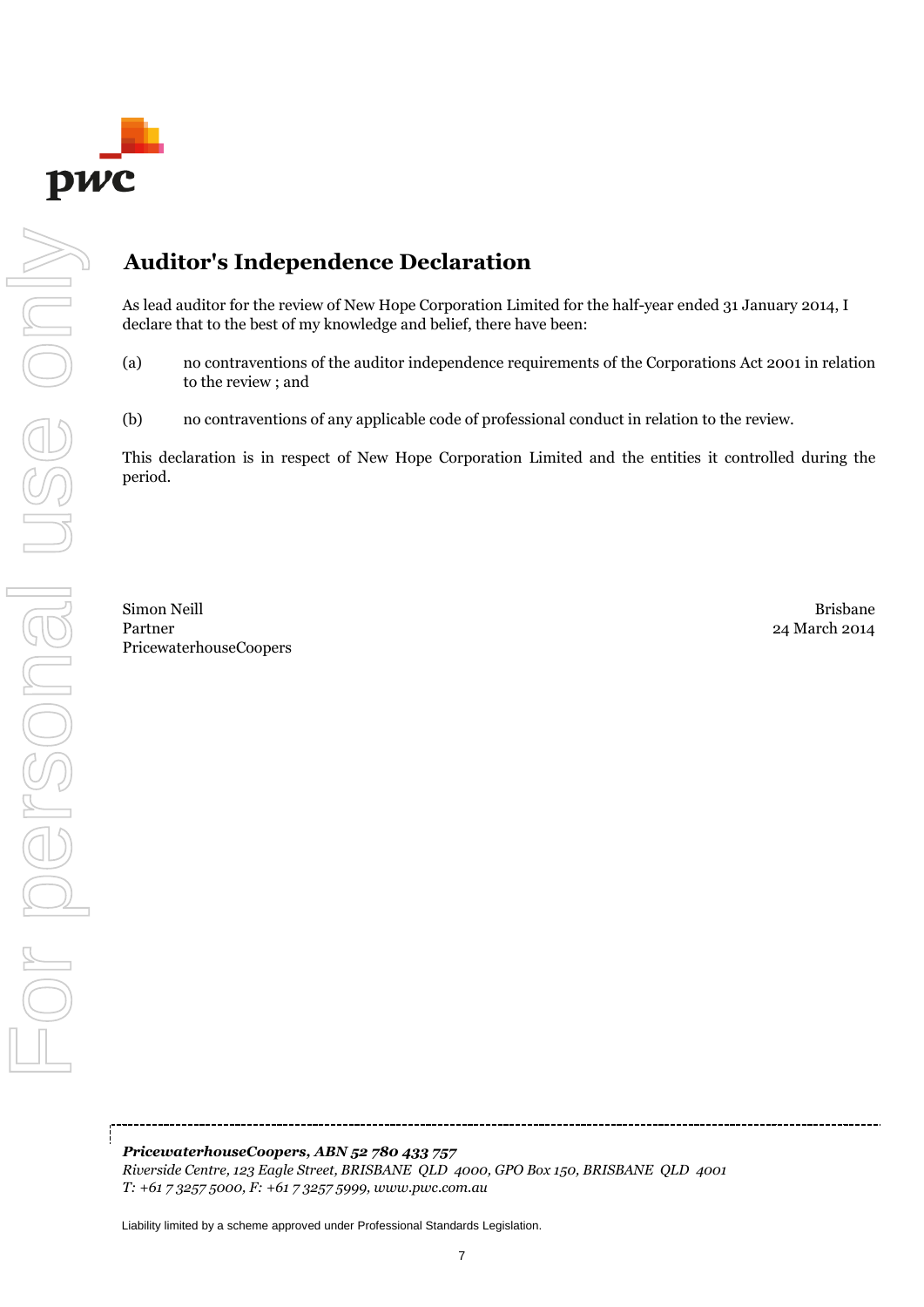# **Consolidated Statement of Comprehensive Income for the half-year ended 31 January 2014**

|                                                                              | <b>Note</b> | 31 January<br>2014<br>\$000 | 31 January<br>2013<br>\$000 |
|------------------------------------------------------------------------------|-------------|-----------------------------|-----------------------------|
| Revenue from continuing operations                                           |             | 284,909                     | 322,890                     |
| Other income                                                                 | 4           |                             | 4,109                       |
|                                                                              |             | 284,909                     | 326,999                     |
| <b>Expenses</b>                                                              |             |                             |                             |
| Cost of sales                                                                |             | (173, 673)                  | (151, 666)                  |
| Marketing and transportation                                                 |             | (67, 955)                   | (65, 721)                   |
| Administration                                                               |             | (6, 556)                    | (9,536)                     |
| Other expenses                                                               | 5           | (2,075)                     | (6, 490)                    |
| Share of net profit / (loss) of associates                                   |             |                             | (386)                       |
| Profit before income tax                                                     |             | 34,650                      | 93,200                      |
| Petroleum resources rent tax expense                                         | 6           | (1,020)                     |                             |
| Income tax expense                                                           | 6           | (10, 967)                   | (24, 405)                   |
| Profit after income tax                                                      |             | 22,663                      | 68,795                      |
|                                                                              |             |                             |                             |
| Profit attributable to:                                                      |             |                             |                             |
| New Hope Shareholders                                                        |             | 22,664                      | 68,795                      |
| Non-controlling interests                                                    |             |                             |                             |
|                                                                              |             | 22,663                      | 68,795                      |
| Other comprehensive income                                                   |             |                             |                             |
| tems that may be reclassified to profit and loss:                            |             |                             |                             |
| Changes to the fair value of cash flow hedges, net of tax                    |             | 73                          | (3, 815)                    |
| Transfer to profit and loss - cash flow hedges, net of tax                   |             | 8,838                       | (3,270)                     |
| Changes to the fair value of available for sale financial assets, net of tax |             | 3,682                       | (1, 394)                    |
| Other comprehensive income for the half-year, net of tax                     |             | 12,593                      | (8, 479)                    |
| <b>Total comprehensive income</b>                                            |             | 35,256                      | 60,316                      |
|                                                                              |             |                             |                             |
| Total comprehensive income attributable to:                                  |             |                             |                             |
| New Hope Shareholders                                                        |             | 35,257                      | 60,316                      |
| Non-controlling interests                                                    |             | (1)                         |                             |
|                                                                              |             | 35,256                      | 60,316                      |
| Earnings per share fer prefit attributable to the erdinary equity bolders of |             |                             |                             |

**Earnings per share for profit attributable to the ordinary equity holders of the Company**

|                            | cents per<br>share | cents per<br>share |
|----------------------------|--------------------|--------------------|
| Basic earnings per share   | 2.7                | 8.3                |
| Diluted earnings per share | 27                 | 8.3                |

The above consolidated statement of comprehensive income should be read in conjunction with the accompanying notes.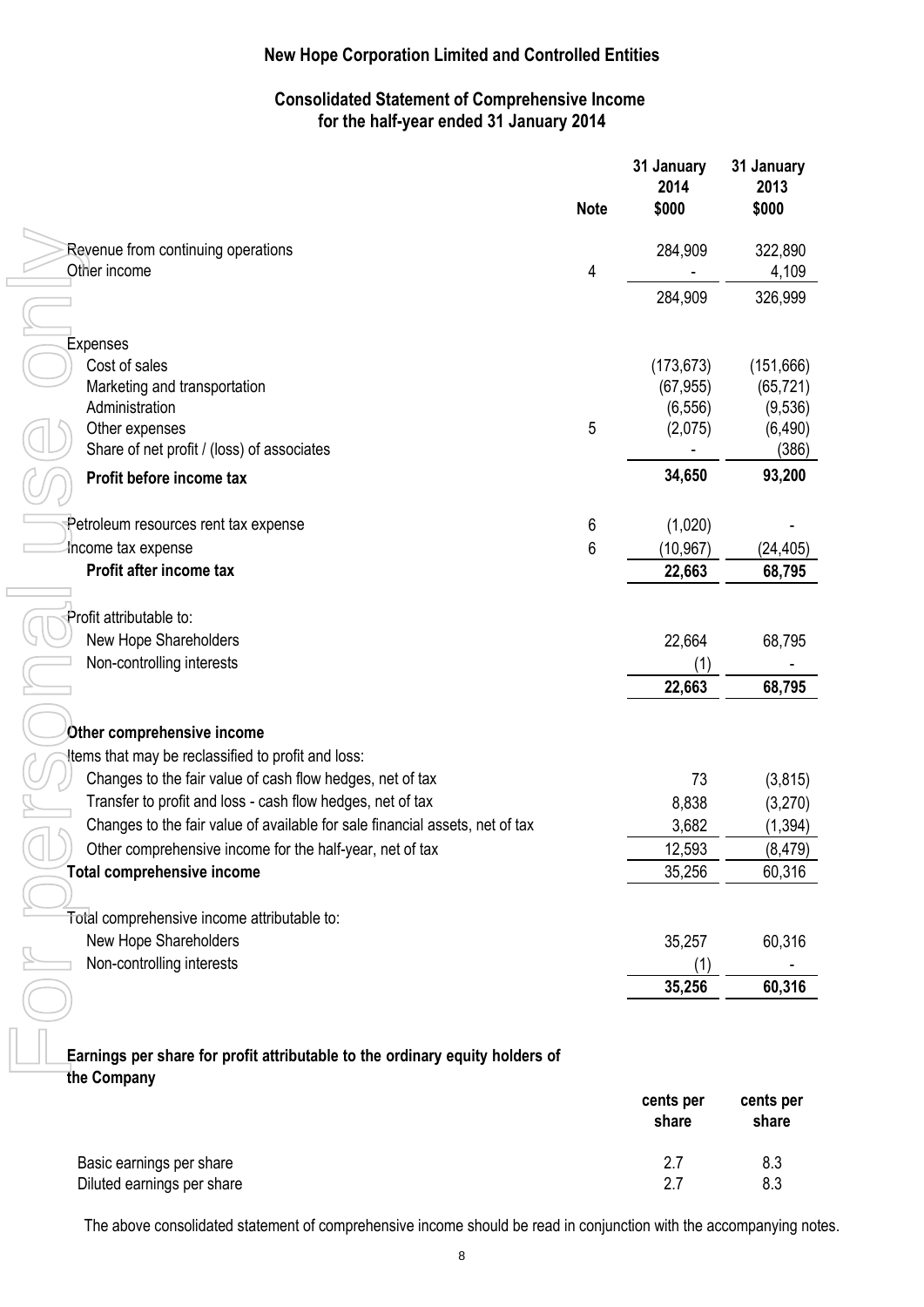# **Consolidated Balance Sheet as at 31 January 2014**

|                                                            | <b>Note</b>    | 31 January<br>2014<br>\$000 | 31 July<br>2013<br>\$000 |
|------------------------------------------------------------|----------------|-----------------------------|--------------------------|
| <b>Current assets</b>                                      |                |                             |                          |
| Cash and cash equivalents                                  |                | 54,972                      | 21,564                   |
| Trade and other receivables                                |                | 34,403                      | 57,905                   |
| Inventories                                                |                | 55,025                      | 58,673                   |
| Held to maturity investments                               |                | 1,083,567                   | 1,229,608                |
| Current tax assets                                         |                | 9,267                       |                          |
| Other                                                      |                | 609                         | 614                      |
| <b>Total current assets</b>                                |                | 1,237,844                   | 1,368,364                |
| <b>Non current assets</b>                                  |                |                             |                          |
| Trade and other receivables                                |                | 2,741                       | 2,775                    |
| Available for sale financial assets                        |                | 43,194                      | 30,215                   |
| Property, plant and equipment                              |                | 793,384                     | 764,037                  |
| Exploration and evaluation assets                          | $\overline{7}$ | 96,900                      | 77,210                   |
| Intangible assets                                          |                | 25,414                      | 25,963                   |
| Total non current assets                                   |                | 961,633                     | 900,200                  |
| <b>Total assets</b>                                        |                | 2,199,477                   | 2,268,564                |
| <b>Current liabilities</b>                                 |                |                             |                          |
| Trade and other payables                                   |                | 43,921                      | 46,758                   |
| Derivative financial instruments                           |                | 25,748                      | 29,721                   |
| <b>Current tax liabilities</b>                             |                |                             | 18,924                   |
| Provisions                                                 |                | 29,967                      | 32,148                   |
| <b>Total current liabilities</b>                           |                | 99,636                      | 127,551                  |
| <b>Non current liabilities</b>                             |                |                             |                          |
| Derivative financial instruments                           |                | 2,951                       | 11,707                   |
| Deferred tax liabilities                                   |                | 81,790                      | 67,733                   |
| Provisions                                                 |                | 45,804                      | 45,117                   |
| Total non current liabilities                              |                | 130,545                     | 124,557                  |
| <b>Total liabilities</b>                                   |                | 230,181                     | 252,108                  |
| <b>Net assets</b>                                          |                | 1,969,296                   | 2,016,456                |
| <b>Equity</b>                                              |                |                             |                          |
| Contributed equity                                         | 8              | 95,119                      | 93,342                   |
| <b>Reserves</b>                                            |                | 7,381                       | (3,988)                  |
| Retained profits                                           |                | 1,865,359                   | 1,925,767                |
| Capital and reserves attributable to New Hope Shareholders |                | 1,967,859                   | 2,015,121                |
| Non-controlling Interests                                  |                | 1,437                       | 1,335                    |
| <b>Total equity</b>                                        |                | 1,969,296                   | 2,016,456                |

The above consolidated balance sheet should be read in conjunction with the accompanying notes.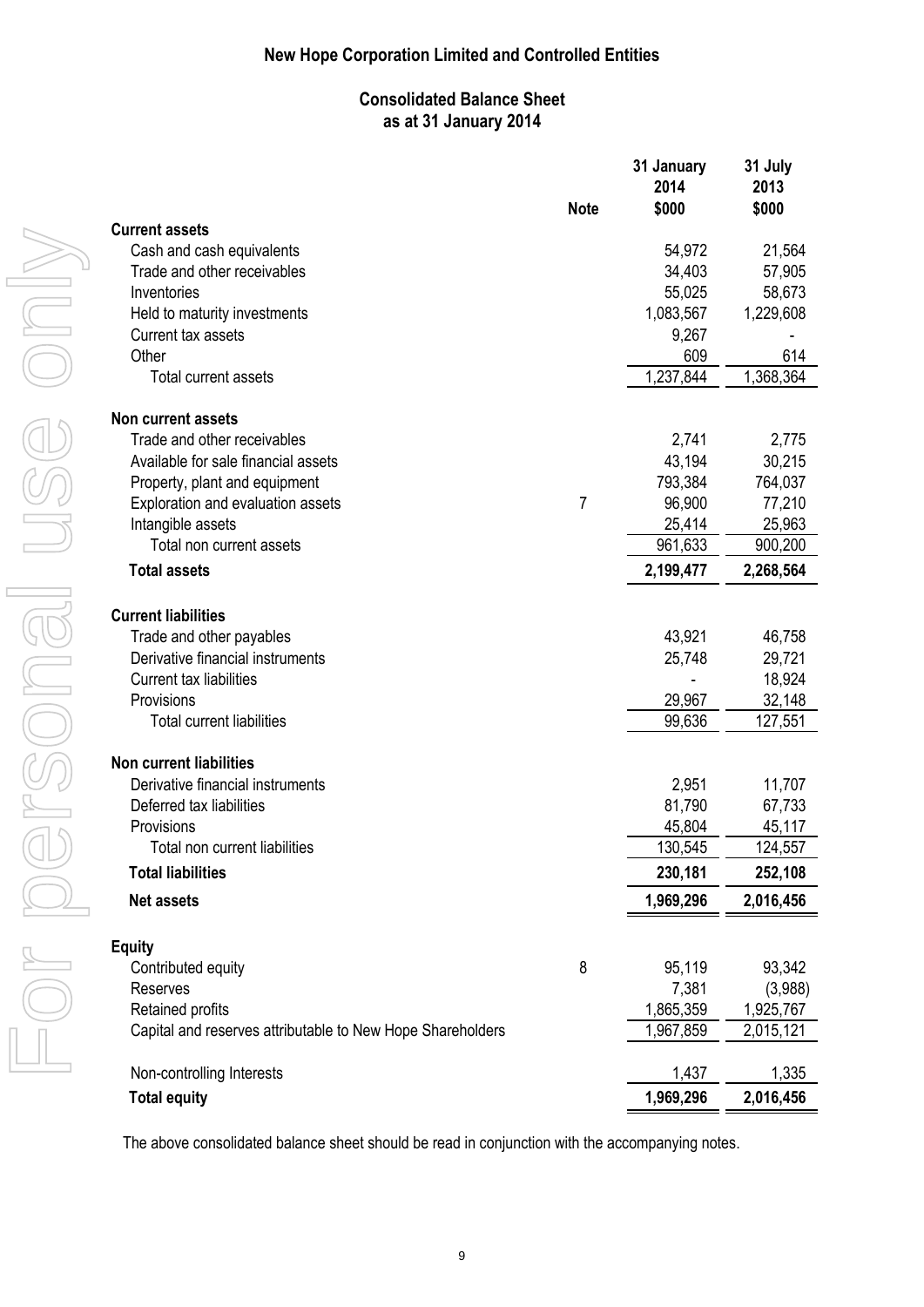# **Consolidated Statement of Changes in Equity for the half-year ended 31 January 2014**

|                                                      | Contributed<br><b>Equity</b><br>\$000 | <b>Reserves</b><br>\$000 | <b>Retained</b><br><b>Earnings</b><br>\$000 | Non-controlling<br><b>Interests</b><br>\$000 | Total<br>\$000 |
|------------------------------------------------------|---------------------------------------|--------------------------|---------------------------------------------|----------------------------------------------|----------------|
| <b>Balance as at 1 August 2012</b>                   | 92,509                                | 50,570                   | 2,109,104                                   | 733                                          | 2,252,916      |
| Profit for the year                                  |                                       |                          | 68,795                                      |                                              | 68,795         |
| Other comprehensive income                           |                                       | (8, 479)                 |                                             |                                              | (8, 479)       |
| Total comprehensive income for the half-year         |                                       | (8, 479)                 | 68,795                                      |                                              | 60,316         |
| Transactions with owners in their capacity as owners |                                       |                          |                                             |                                              |                |
| Transfer from share based payment reserve to equity  | 833                                   | (833)                    |                                             |                                              |                |
| Dividends provided for or paid                       |                                       |                          | (41, 526)                                   |                                              | (41, 526)      |
| Special dividend provided for or paid                |                                       |                          | (166, 106)                                  |                                              | (166, 106)     |
| Net movement in share based payments reserve         |                                       | 524                      |                                             |                                              | 524            |
| Share of non-controlling interests                   |                                       |                          |                                             | 282                                          | 282            |
| Balance as at 31 January 2013                        | 93,342                                | 41,782                   | 1,970,267                                   | 1,015                                        | 2,106,406      |
| <b>Balance as at 1 August 2013</b>                   | 93,342                                | (3,988)                  | 1,925,767                                   | 1,335                                        | 2,016,456      |
| Profit for the year                                  |                                       |                          | 22,664                                      | (1)                                          | 22,663         |
| Other comprehensive income                           |                                       | 12,593                   |                                             |                                              | 12,593         |
| Total comprehensive income for the half-year         |                                       | 12,593                   | 22,664                                      | (1)                                          | 35,256         |
| Transactions with owners in their capacity as owners |                                       |                          |                                             |                                              |                |
| Transfer from share based payment reserve to equity  | 1,777                                 | (1,777)                  |                                             |                                              |                |
| Dividends provided for or paid                       |                                       |                          | (41, 536)                                   |                                              | (41, 536)      |
| Special dividend provided for or paid                |                                       |                          | (41, 536)                                   |                                              | (41, 536)      |
| Net movement in share based payments reserve         |                                       | 553                      |                                             |                                              | 553            |
| Share of non-controlling interests                   |                                       |                          |                                             | 103                                          | 103            |
| Balance as at 31 January 2014                        | 95,119                                | 7,381                    | 1,865,359                                   | 1,437                                        | 1,969,296      |
|                                                      |                                       |                          |                                             |                                              |                |

The above consolidated statements of changes in equity should be read in conjunction with the accompanying notes.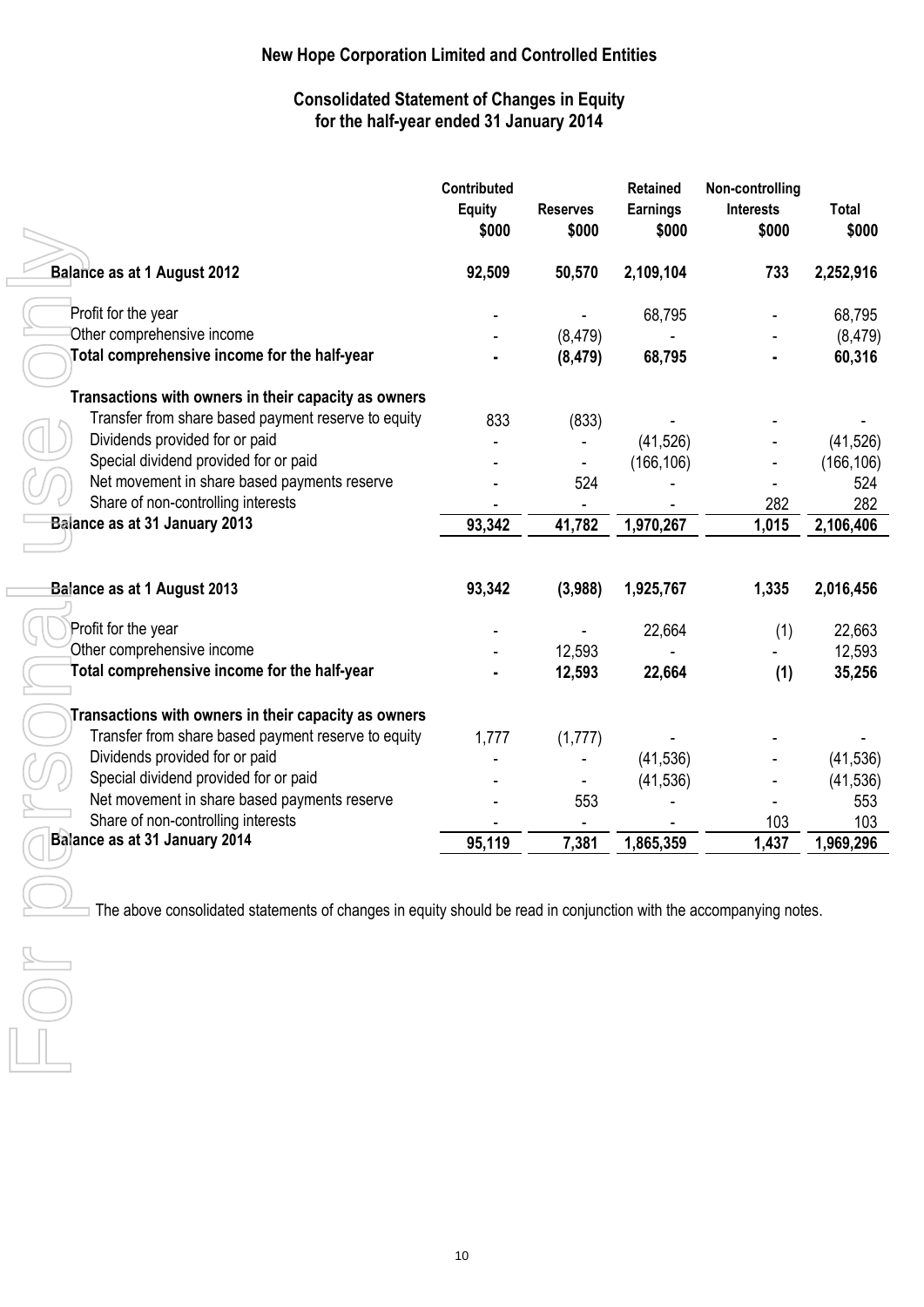## **Consolidated Cash Flow Statement for the half-year ended 31 January 2014**

| Cash flows from operating activities<br>Receipts from customers inclusive of GST<br>Payments to suppliers and employees inclusive of GST<br>Income taxes paid<br>Net cash inflow / (outflow) from operating activities<br><b>Cash flows from investing activities</b><br>Payments for property, plant and equipment<br>Payment for exploration and evaluation activities<br>Proceeds from other assets<br>Payments for investment in subsidiary, less net cash acquired<br>Payments for investments in available for sale financial assets<br>Payments for investments in associates<br>Proceeds from / (payments for) held to maturity investments<br>Proceeds from sale of property, plant and equipment<br>Interest received on held to maturity investments<br>Net cash inflow / (outflow) from investing activities<br><b>Cash flows from financing activities</b><br>Payment for borrowings<br>Joint Venture partner contributions<br>Dividends paid | 281,228<br>(213, 119)<br>68,109<br>(29, 939)<br>38,170 | 281,901<br>(221, 370)<br>60,531<br>(21, 917)<br>38,614 |
|------------------------------------------------------------------------------------------------------------------------------------------------------------------------------------------------------------------------------------------------------------------------------------------------------------------------------------------------------------------------------------------------------------------------------------------------------------------------------------------------------------------------------------------------------------------------------------------------------------------------------------------------------------------------------------------------------------------------------------------------------------------------------------------------------------------------------------------------------------------------------------------------------------------------------------------------------------|--------------------------------------------------------|--------------------------------------------------------|
|                                                                                                                                                                                                                                                                                                                                                                                                                                                                                                                                                                                                                                                                                                                                                                                                                                                                                                                                                            |                                                        |                                                        |
|                                                                                                                                                                                                                                                                                                                                                                                                                                                                                                                                                                                                                                                                                                                                                                                                                                                                                                                                                            |                                                        |                                                        |
|                                                                                                                                                                                                                                                                                                                                                                                                                                                                                                                                                                                                                                                                                                                                                                                                                                                                                                                                                            |                                                        |                                                        |
|                                                                                                                                                                                                                                                                                                                                                                                                                                                                                                                                                                                                                                                                                                                                                                                                                                                                                                                                                            |                                                        |                                                        |
|                                                                                                                                                                                                                                                                                                                                                                                                                                                                                                                                                                                                                                                                                                                                                                                                                                                                                                                                                            |                                                        |                                                        |
|                                                                                                                                                                                                                                                                                                                                                                                                                                                                                                                                                                                                                                                                                                                                                                                                                                                                                                                                                            |                                                        |                                                        |
|                                                                                                                                                                                                                                                                                                                                                                                                                                                                                                                                                                                                                                                                                                                                                                                                                                                                                                                                                            |                                                        |                                                        |
|                                                                                                                                                                                                                                                                                                                                                                                                                                                                                                                                                                                                                                                                                                                                                                                                                                                                                                                                                            | (60, 806)                                              | (38, 512)                                              |
|                                                                                                                                                                                                                                                                                                                                                                                                                                                                                                                                                                                                                                                                                                                                                                                                                                                                                                                                                            | (20, 230)                                              | (11, 779)                                              |
|                                                                                                                                                                                                                                                                                                                                                                                                                                                                                                                                                                                                                                                                                                                                                                                                                                                                                                                                                            | 5                                                      |                                                        |
|                                                                                                                                                                                                                                                                                                                                                                                                                                                                                                                                                                                                                                                                                                                                                                                                                                                                                                                                                            |                                                        | (44, 260)                                              |
|                                                                                                                                                                                                                                                                                                                                                                                                                                                                                                                                                                                                                                                                                                                                                                                                                                                                                                                                                            | (9, 298)                                               |                                                        |
|                                                                                                                                                                                                                                                                                                                                                                                                                                                                                                                                                                                                                                                                                                                                                                                                                                                                                                                                                            |                                                        | (731)                                                  |
|                                                                                                                                                                                                                                                                                                                                                                                                                                                                                                                                                                                                                                                                                                                                                                                                                                                                                                                                                            | 145,500                                                | 173,014                                                |
|                                                                                                                                                                                                                                                                                                                                                                                                                                                                                                                                                                                                                                                                                                                                                                                                                                                                                                                                                            | 140                                                    | 204                                                    |
|                                                                                                                                                                                                                                                                                                                                                                                                                                                                                                                                                                                                                                                                                                                                                                                                                                                                                                                                                            | 22,664                                                 | 32,698                                                 |
|                                                                                                                                                                                                                                                                                                                                                                                                                                                                                                                                                                                                                                                                                                                                                                                                                                                                                                                                                            | 77,975                                                 | 110,641                                                |
|                                                                                                                                                                                                                                                                                                                                                                                                                                                                                                                                                                                                                                                                                                                                                                                                                                                                                                                                                            |                                                        |                                                        |
|                                                                                                                                                                                                                                                                                                                                                                                                                                                                                                                                                                                                                                                                                                                                                                                                                                                                                                                                                            |                                                        | (63)                                                   |
|                                                                                                                                                                                                                                                                                                                                                                                                                                                                                                                                                                                                                                                                                                                                                                                                                                                                                                                                                            | 100                                                    | 280                                                    |
|                                                                                                                                                                                                                                                                                                                                                                                                                                                                                                                                                                                                                                                                                                                                                                                                                                                                                                                                                            | (83, 071)                                              | (207, 632)                                             |
| Net cash inflow / (outflow) from financing activities                                                                                                                                                                                                                                                                                                                                                                                                                                                                                                                                                                                                                                                                                                                                                                                                                                                                                                      | (82, 971)                                              | (207, 415)                                             |
|                                                                                                                                                                                                                                                                                                                                                                                                                                                                                                                                                                                                                                                                                                                                                                                                                                                                                                                                                            |                                                        |                                                        |
| Net increase / (decrease) in cash and cash equivalents                                                                                                                                                                                                                                                                                                                                                                                                                                                                                                                                                                                                                                                                                                                                                                                                                                                                                                     |                                                        | (58, 160)                                              |
| Cash and cash equivalents at the beginning of the half-year<br>Effects of exchange rate changes on cash and cash equivalents                                                                                                                                                                                                                                                                                                                                                                                                                                                                                                                                                                                                                                                                                                                                                                                                                               | 33,174                                                 |                                                        |
| Cash and cash equivalents at the end of the half-year                                                                                                                                                                                                                                                                                                                                                                                                                                                                                                                                                                                                                                                                                                                                                                                                                                                                                                      | 21,564<br>234                                          | 70,990<br>481                                          |

The above consolidated cash flow statement should be read in conjunction with the accompanying notes.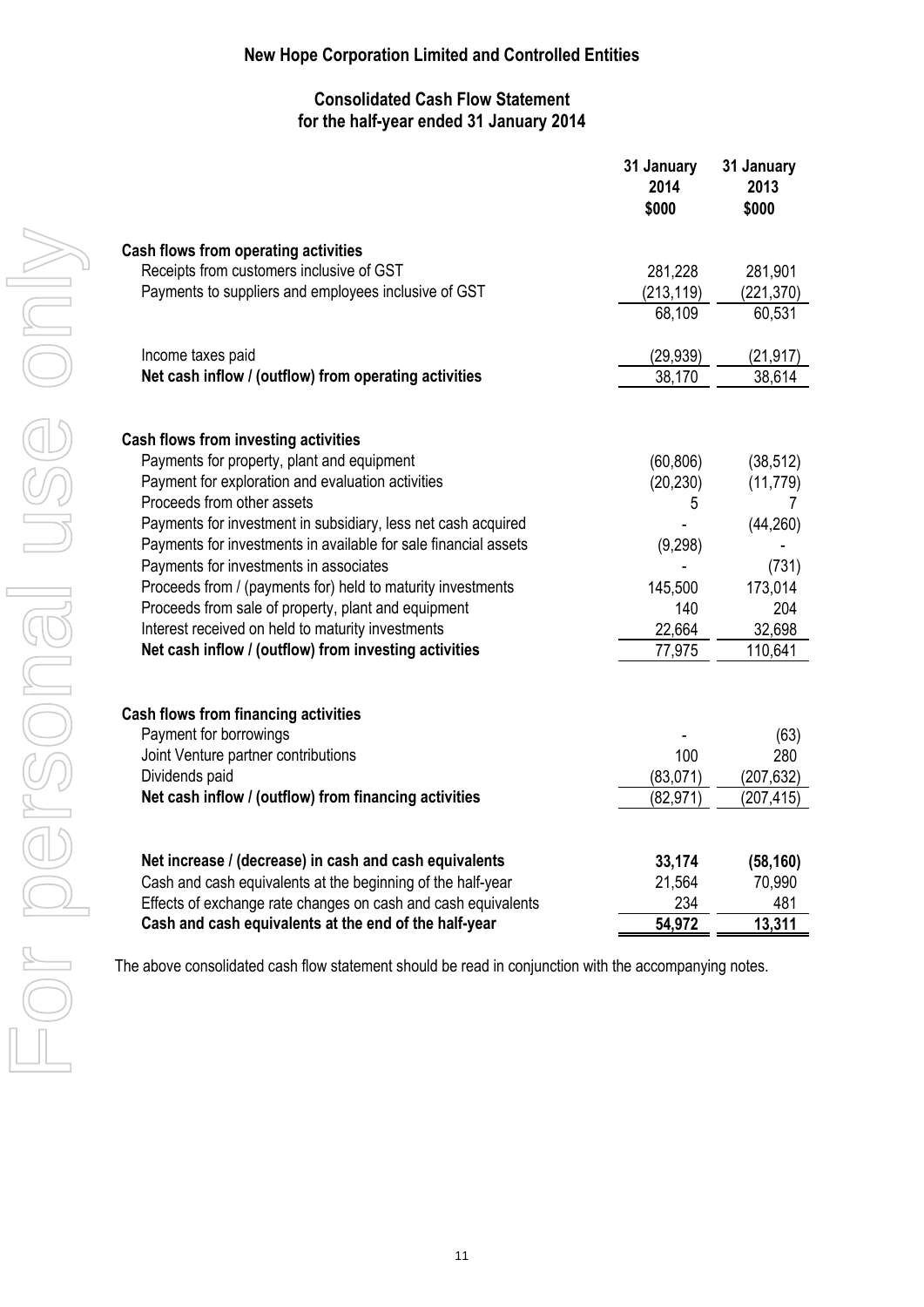## **Notes to the Financial Statements for the half-year ended 31 January 2014**

#### **1. BASIS OF PREPARATION OF HALF-YEAR REPORT**

This general purpose interim financial report for the half-year reporting period ended 31 January 2014 has been prepared in accordance with Accounting Standard AASB 134 *Interim Financial Reporting* and the *Corporations Act 2001* .

This interim financial report does not include all the notes of the type normally included in an annual financial report. Accordingly, this report is to be read in conjunction with the annual report for the year ended 31 July 2013 and any public announcements made by New Hope Corporation Limited during the interim reporting period in accordance with the continuous disclosure requirements of the *Corporations Act 2001* .

The accounting policies adopted are consistent with those of the previous financial year and corresponding interim reporting period, except as set out below. Comparative information has been reclassified where appropriate to enhance comparability.

New Hope Corporation Limited had to change some of its accounting policies as the result of new or revised accounting standards which became effective for the annual reporting period commencing on 1 July 2013. The affected policies and standards are principles of consolidation – new standards AASB 10 *Consolidated Financial Statements* and AASB 11 *Joint Arrangements* .

Principles of consolidation – subsidiaries and joint arrangements AASB 10 was issued in August 2011 and replaces the guidance on control and consolidation in AASB 127 *Consolidated and Separate Financial Statements* and in Interpretation 112 *Consolidation – Special Purpose Entities* . Under the new principles, the group controls an entity when the group is exposed to, or has rights to, variable returns from its involvement with the entity and has the ability to affect those returns through its power over the entity. The group has reviewed its investments in other entities to assess whether the consolidation conclusion in relation to these entities is different under AASB 10 than under AASB 127. No differences were found and therefore no adjustments to any of the carrying amounts in the financial statements are required as a result of the adoption of AASB 10.

Under AASB 11 investments in joint arrangements are classified as either joint operations or joint ventures depending on the contractual rights and obligations each investor has, rather than the legal structure of the joint arrangement. New Hope Corporation Limited has assessed the nature of its joint arrangements and determined that it only has joint operations. The accounting for the group's joint operations has not changed as a result of the adoption of AASB 11. The group continues to recognise its direct right to the, and its share of jointly held assets, liabilities, revenues and expenses of joint operations. These have been incorporated in the financial statements under the appropriate headings.

New Hope Corporation Limited has also adopted AASB Interpretation 20 (IFRIC 20), *Stripping Costs in the Production Phase of a Surface Mine* , which became effective for annual reporting periods beginning on or after 1 January 2013. IFRIC 20 outlines accounting for overburden waste removal costs or production stripping costs during the production phase of a mine. The group has reviewed its accounting procedures for overburden waste and no changes have occurred as a result of adoption of IFRIC 20.

In assessing the implications of the adoption of IFRIC 20 New Hope Corporation Limited has considered the nature of its mining operations and determined that the stripping ratio for the components of its operations do not meet the recognition criteria of a deferred stripping asset through an opening balance or half-year movement. Further, it is anticipated that the operations will maintain a consistent stripping ratio at the component level and as such no overburden in advance should be recognised. Notwithstanding this expectation, in the event that a stripping campaign is undertaken in the future a deferred stripping asset will be recognised at that time and amortised in accordance with the requirements of IFRIC 20. An asset will be recognised for stripping activity where the following criteria are met:

• it is probable that the future economic benefit (improved access to the ore body) associated with the stripping activity will flow to the entity;

• the entity can identify the component of the ore body for which access has been improved; and

• the costs relating to the stripping activity associated with that component can be measured reliably.

Stripping activity assets capitalised under IFRIC 20 will be classified as mineral properties and mine development costs within property, plant and equipment, which is consistent with the classification of the asset these costs relate to. These assets will then be amortised on a units-ofproduction basis over the remaining proven and probable reserves of the respective components.

Other new standards that are applicable for the first time for half-year reporting include AASB 13 *Fair Value Measurement* and AASB 119 *Employee Benefits* . AASB 13 has introduced new disclosures for the interim report but did not affect the entity's accounting policies or any of the amounts recognised in the financial statements. The revised standard AASB 119 *Employee Benefits* has also changed the accounting for the group's annual leave obligations. As the entity does not expect all annual leave to be taken within 12 months of the respective service being provided, annual leave obligations are now classified as long-term employee benefits in their entirety. This did change the measurement of these obligations, as the obligations are now measured on a discounted basis. However, the impact of this change was immaterial.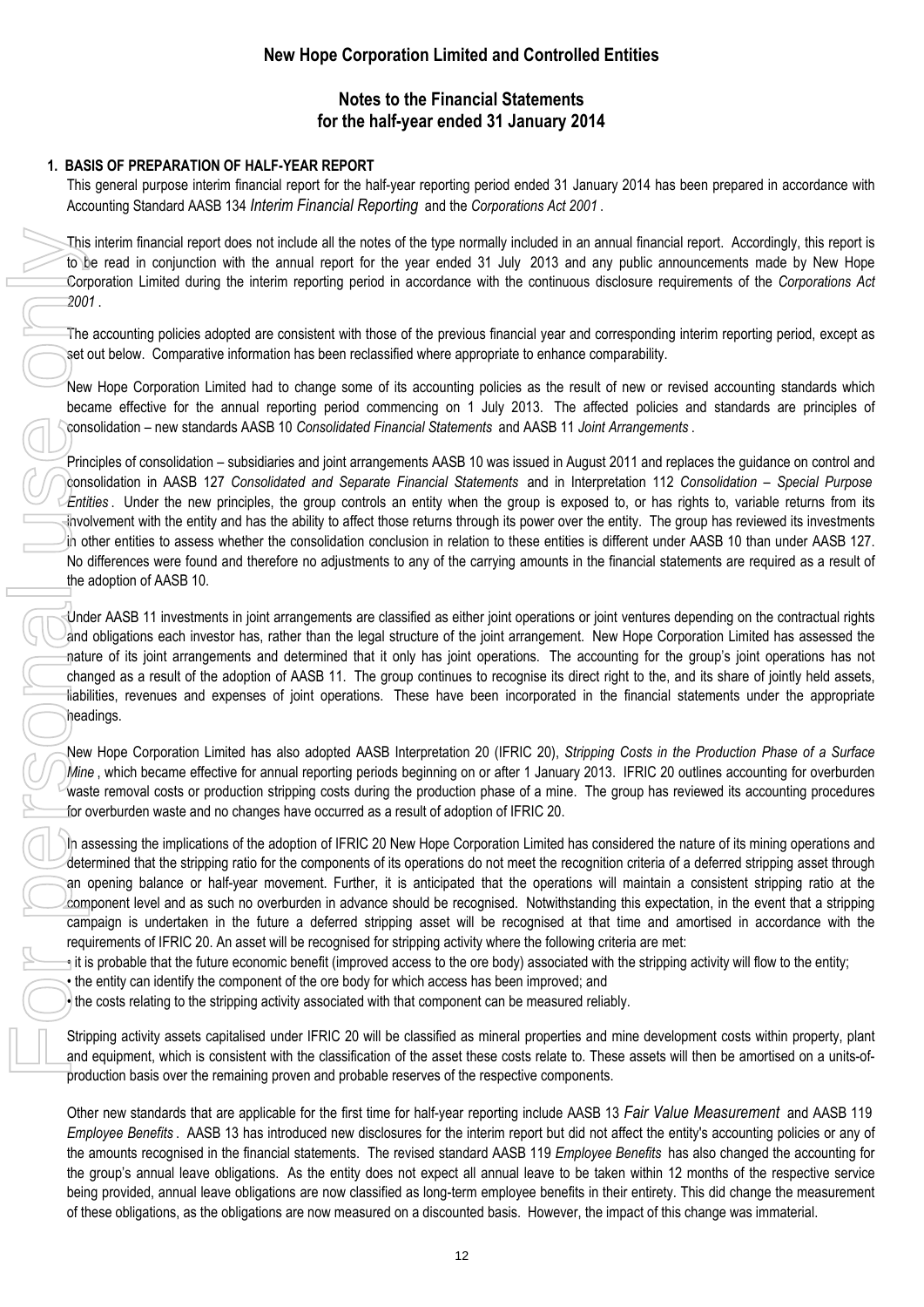# **Notes to the Financial Statements for the half-year ended 31 January 2014**

#### **2. FINANCIAL RISK MANAGEMENT**

Fair value measurements

The fair value of financial assets and financial liabilities must be estimated for recognition and measurement or for disclosure purposes.

AASB 7 *Financial Instruments: Disclosures* requires disclosure of fair value measurements by level of the following fair value measurement hierarchy:

a. quoted prices (unadjusted) in active markets for identical assets or liabilities (level 1);

b. inputs other than quoted prices included within level 1 that are observable for the asset or liability, either directly (as prices) or indirectly (derived from prices) (level 2); and

inputs for the asset or liability that are not based on observable market data (unobservable inputs) (level 3).

The following table presents the group's assets measured and recognised at fair value at 31 January 2014 and 31 July 2013.

| 14                                  | Level 1<br>\$000         | Level 2<br>\$000 | Level 3<br>\$000 | Total<br>\$000 |
|-------------------------------------|--------------------------|------------------|------------------|----------------|
| <b>Assets</b>                       |                          |                  |                  |                |
| Available for sale financial assets |                          |                  |                  |                |
| Equity securities                   | 43,194                   |                  |                  | 43,194         |
| <b>Total assets</b>                 | 43,194                   |                  |                  | 43,194         |
| <b>Liabilities</b>                  |                          |                  |                  |                |
| Derivatives used for hedging        | $\overline{\phantom{a}}$ | 28,699           |                  | 28,699         |
| <b>Total liabilities</b>            |                          | 28,699           |                  | 28,699         |
| 13                                  | Level 1                  | Level 2          | Level 3          | Total          |
|                                     | \$000                    | \$000            | \$000            | \$000          |
| <b>Assets</b>                       |                          |                  |                  |                |
| Available for sale financial assets |                          |                  |                  |                |
| Equity securities                   | 30,215                   |                  |                  | 30,215         |
| <b>Total assets</b>                 | 30,215                   |                  |                  | 30,215         |
| <b>Liabilities</b>                  |                          |                  |                  |                |
| Derivatives used for hedging        |                          | 41,428           |                  | 41,428         |
| <b>Total liabilities</b>            |                          | 41,428           |                  | 41,428         |

 $\pi$ he fair value of financial instruments traded in active markets (such as available for sale securities) is based on quoted market prices at the reporting date. The quoted market price used for financial assets held by New Hope Corporation Limited is the last sale price.

The fair value of forward exchange contracts is determined using forward exchange market rates at the reporting date.

The carrying value of trade receivables less impairment provisions, trade and other payables and held to maturity investments are assumed to approximate their fair values due to their short term nature. The fair value of financial liabilities for disclosure purposes is estimated by discounting the future contractual cash flows at the current market interest rate that is available to New Hope Corporation Limited for similar financial instruments.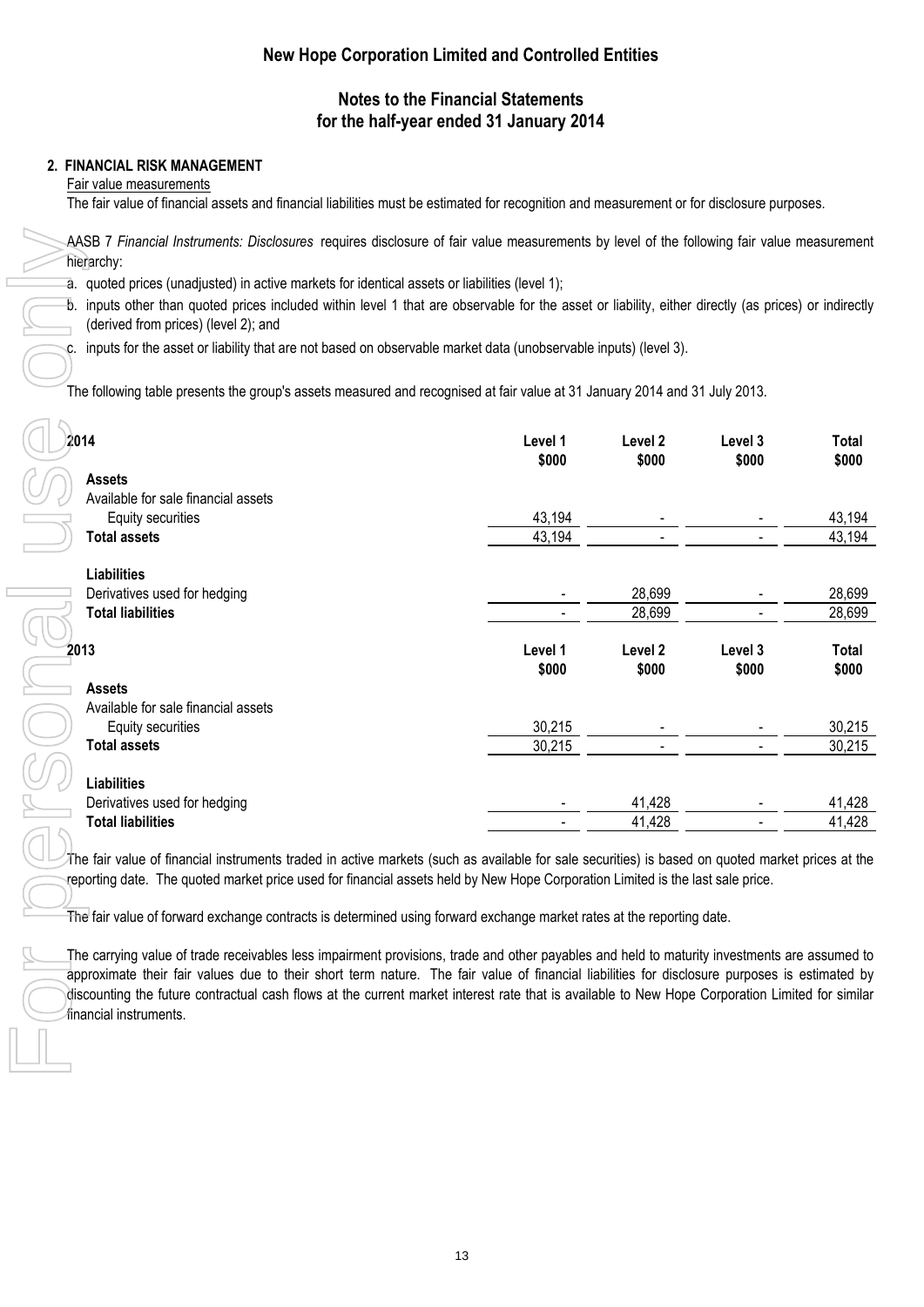# **Notes to the Financial Statements for the half-year ended 31 January 2014**

|                                                                                                                                                                                                                           | 31 January<br>2014<br>\$000 | 31 January<br>2013<br>\$000 |
|---------------------------------------------------------------------------------------------------------------------------------------------------------------------------------------------------------------------------|-----------------------------|-----------------------------|
| 3. DIVIDENDS<br>Dividends provided for or paid during the half-year                                                                                                                                                       |                             |                             |
|                                                                                                                                                                                                                           |                             |                             |
| Ordinary dividend paid<br>100% franked at a tax rate of 30% (2013: 100% franked)                                                                                                                                          | 41,536                      | 41,526                      |
| Special dividend paid                                                                                                                                                                                                     |                             |                             |
| 100% franked at a tax rate of 30% (2013: 100% franked)                                                                                                                                                                    | 41,536                      | 166,106                     |
| Dividends listed above were actually paid to shareholders during the reporting period.                                                                                                                                    | 83,072                      | 207,632                     |
|                                                                                                                                                                                                                           |                             |                             |
| Dividends not recognised at the end of the half-year                                                                                                                                                                      |                             |                             |
| Since the end of the half-year the Directors have declared an interim dividend of 6.0 cents per fully paid<br>ordinary share (2013: 6.00 cents), fully franked on tax paid at 30%. The aggregate of the dividend expected |                             |                             |
| to be paid on 6 May 2014 out of retained profits at 31 January 2014, but not recognised as a liability at the                                                                                                             |                             |                             |
| end of the half-year, is \$49,856,000.                                                                                                                                                                                    | 49,856                      | 49,834                      |
|                                                                                                                                                                                                                           |                             |                             |
| 4. OTHER INCOME                                                                                                                                                                                                           |                             |                             |
| Profit from the half-year includes the following items that are unusual                                                                                                                                                   |                             |                             |
| because of their nature, size and incidence:                                                                                                                                                                              |                             |                             |
| Gain on Bridgeport previously held interest                                                                                                                                                                               |                             | 4,109                       |
|                                                                                                                                                                                                                           |                             | 4,109                       |
|                                                                                                                                                                                                                           |                             |                             |
| 5. OTHER EXPENSES                                                                                                                                                                                                         |                             |                             |
| Profit from the half-year includes the following items that are unusual<br>because of their nature, size and incidence:                                                                                                   |                             |                             |
| Other expenses include the following items:                                                                                                                                                                               |                             |                             |
| Impairment of asset                                                                                                                                                                                                       | 540                         |                             |
|                                                                                                                                                                                                                           |                             |                             |
|                                                                                                                                                                                                                           |                             |                             |
| <b>INCOME TAX EXPENSE</b>                                                                                                                                                                                                 |                             |                             |
| Numerical reconciliation of income tax expense to prima facie tax payable<br>Profit from continuing operations before income tax                                                                                          | 34,650                      | 93,200                      |
|                                                                                                                                                                                                                           |                             |                             |
| Income tax calculated at 30% (2013: 30%)                                                                                                                                                                                  | 10,395                      | 27,960                      |
| Tax effect of amounts which are not deductible (taxable) in calculating taxable income:                                                                                                                                   |                             |                             |
| Gain on previously held interest                                                                                                                                                                                          |                             | (1, 233)                    |
| Non-deductible expenses                                                                                                                                                                                                   | 20                          | 960                         |
| Sundry items                                                                                                                                                                                                              | (34)                        | (235)                       |
|                                                                                                                                                                                                                           | 10,381                      | 27,452                      |
| Under / (over) provided prior year                                                                                                                                                                                        | 586                         | (3,047)                     |
| Petroleum Resource Rent Tax                                                                                                                                                                                               | 1,020                       |                             |
| Income tax expense                                                                                                                                                                                                        | 11,987                      | 24,405                      |
|                                                                                                                                                                                                                           |                             |                             |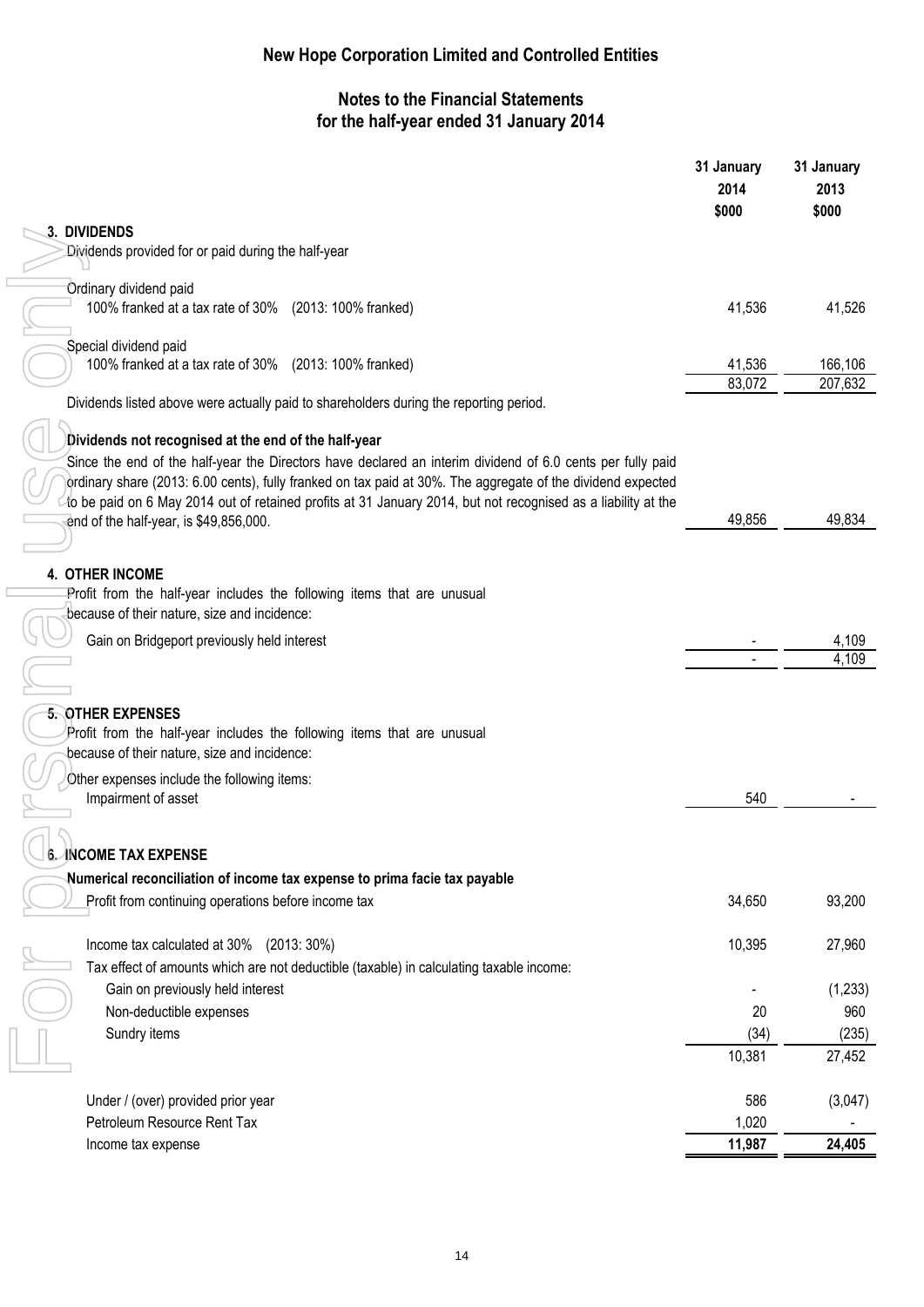### **Notes to the Financial Statements for the half-year ended 31 January 2014**

| 7. NON-CURRENT ASSETS - EXPLORATION AND EVALUATION                                                                                                                                             |                    |                    | 31 January<br>2014<br>\$000 | 31 July<br>2013<br>\$000 |
|------------------------------------------------------------------------------------------------------------------------------------------------------------------------------------------------|--------------------|--------------------|-----------------------------|--------------------------|
| Exploration and evaluation at cost                                                                                                                                                             |                    |                    | 96,900                      | 77,210                   |
| Reconciliation                                                                                                                                                                                 |                    |                    |                             |                          |
| Carrying amount at beginning of year                                                                                                                                                           |                    |                    | 77,210                      | 39,228                   |
| Additions                                                                                                                                                                                      |                    |                    | 20,230                      | 21,175                   |
| Additions on acquisition of subsidiary                                                                                                                                                         |                    |                    |                             | 16,807                   |
| Impairment of asset                                                                                                                                                                            |                    |                    | (540)                       |                          |
| Carrying amount at end of year                                                                                                                                                                 |                    |                    | 96,900                      | 77,210                   |
|                                                                                                                                                                                                |                    |                    |                             |                          |
| 8. CONTRIBUTED EQUITY                                                                                                                                                                          | 31 January<br>2014 | 31 January<br>2014 | 31 July<br>2013             | 31 July<br>2013          |
|                                                                                                                                                                                                | No. of shares      | \$000              | No. of shares               | \$000                    |
| (a) Share Capital                                                                                                                                                                              |                    |                    |                             |                          |
| Issued and paid up capital                                                                                                                                                                     | 830,933,112        | 95,119             | 830,563,352                 | 93,342                   |
| (b) Movements in share capital<br>Vesting of performance rights                                                                                                                                | 369,760            | 1,777              | 151,818                     | 833                      |
|                                                                                                                                                                                                |                    |                    | 31 January<br>2014<br>\$000 | 31 July<br>2013<br>\$000 |
| 9. CONTINGENT LIABILITIES                                                                                                                                                                      |                    |                    |                             |                          |
| Details and estimates of maximum amounts of contingent liabilities for which<br>no provisions are included in the accounts, are as follows:                                                    |                    |                    |                             |                          |
| The bankers of the consolidated entity have issued undertakings and<br>guarantees to the Department of Natural Resources and Mines, Statutory<br>Power Authorities and various other entities. |                    |                    |                             |                          |
| The bankers of the consolidated entity have issued undertakings and<br>guarantees in relation to stages 1 and 2 of the Wiggins Island Coal Export                                              |                    |                    | 14,832                      | 14,822                   |
| Terminal expansion project and expansion of rail facilities.                                                                                                                                   |                    |                    | 10,049                      | 10,049                   |
| No losses are anticipated in respect of any of the above contingent liabilities.                                                                                                               |                    |                    |                             |                          |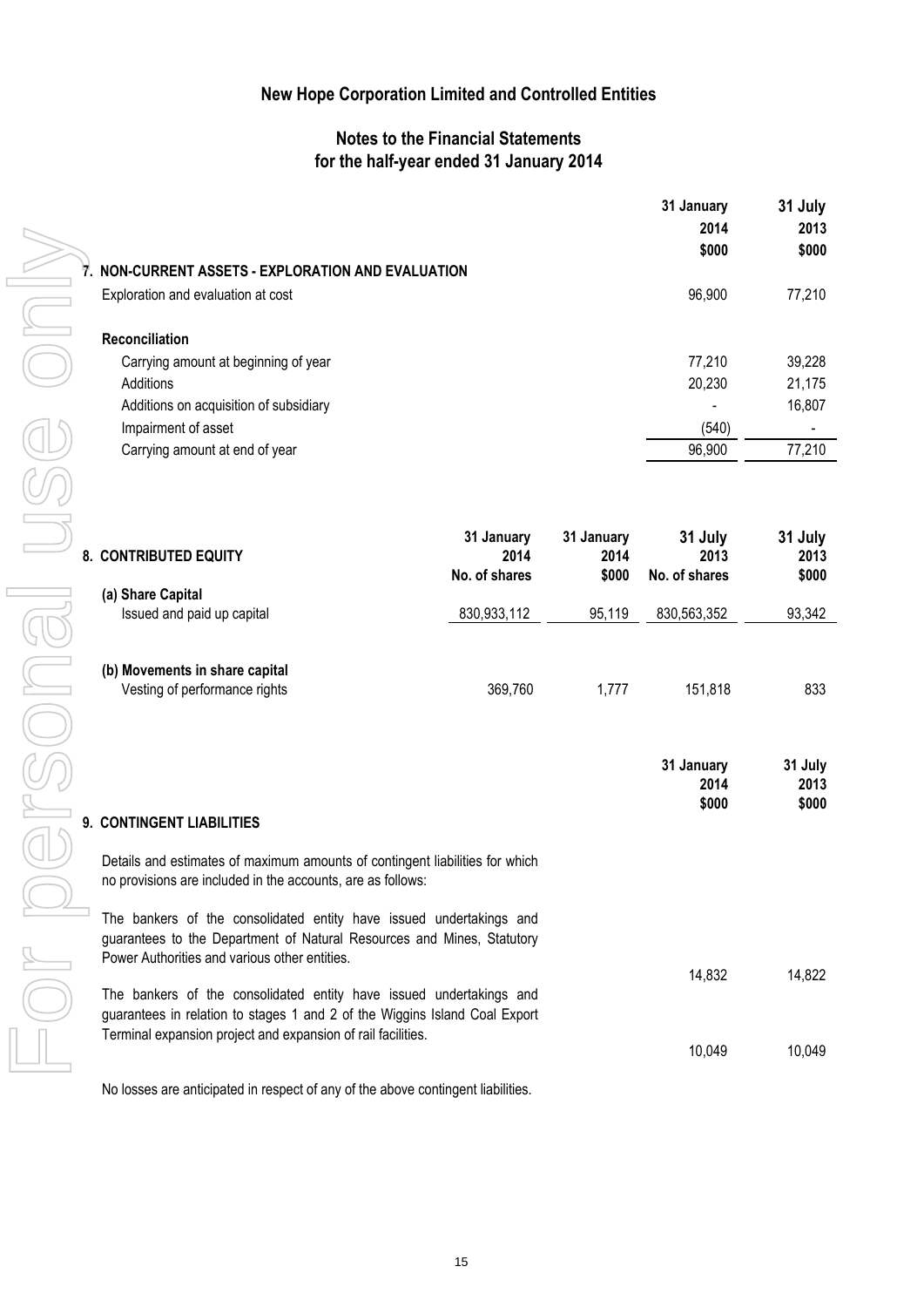### **Notes to the Financial Statements for the half-year ended 31 January 2014**

#### **10. FINANCIAL REPORTING SEGMENTS**

#### **(a) Description of segments**

New Hope Corporation Limited has three reportable segments, namely mining operations (including exploration, development, production and processing), marketing and logistics (associated transport infrastructure and ancillary activities) and treasury and investments (including cash, held to maturity investments and available for sale financial assets).

Operating segments have been determined based on the analysis provided in the reports reviewed by the Board, CEO, COO and CFO (being the Chief Operating Decision Maker, "CODM"). The reportable segments reflect how performance is measured, and decisions regarding allocations of resources are made by the CODM.

Other immaterial coal mining and related operations that do not meet the quantitative thresholds requiring separate disclosure in AASB 8 *Operating Segments* have been combined with the current mining operations.

Segment information is presented on the same basis as that used for internal reporting purposes. Sales between segments are carried out at larm's length and are eliminated on consolidation.

## **(b) Segment information**

|                                             | <b>Mining</b><br><b>Operations</b> | Marketing &<br>Logistics | Treasury &<br><b>Investments</b> | Total     |
|---------------------------------------------|------------------------------------|--------------------------|----------------------------------|-----------|
|                                             |                                    | \$000<br>\$000           | \$000                            | \$000     |
| Half-year ended 31 January 2014             |                                    |                          |                                  |           |
| Total segment revenue                       | 129,208                            | 241,397                  | 22,169                           | 392,774   |
| Inter-segment revenue                       | (107, 865)                         | $\overline{\phantom{a}}$ |                                  | (107,865) |
| Total segment revenue - external customers  | 21,343                             | 241,397                  | 22,169                           | 284,909   |
|                                             |                                    |                          |                                  |           |
| Reportable segment profit before income tax | (10, 744)                          | 23,421                   | 21,973                           | 34,650    |
| Reportable segment assets                   | 850,738                            | 167,006                  | 1,181,733                        | 2,199,477 |
|                                             |                                    |                          |                                  |           |
| Half-year ended 31 January 2013             |                                    |                          |                                  |           |
| Total segment revenue                       | 186,310                            | 273,328                  | 33,695                           | 493,333   |
| Inter-segment revenue                       | (170,443)                          |                          |                                  | (170,443) |
| Total segment revenue - external customers  | 15,867                             | 273,328                  | 33,695                           | 322,890   |
| Reportable segment profit before income tax | 41,098                             | 18,402                   | 33,700                           | 93,200    |
| Reportable segment assets                   | 707,612                            | 242,391                  | 1,373,948                        | 2,323,951 |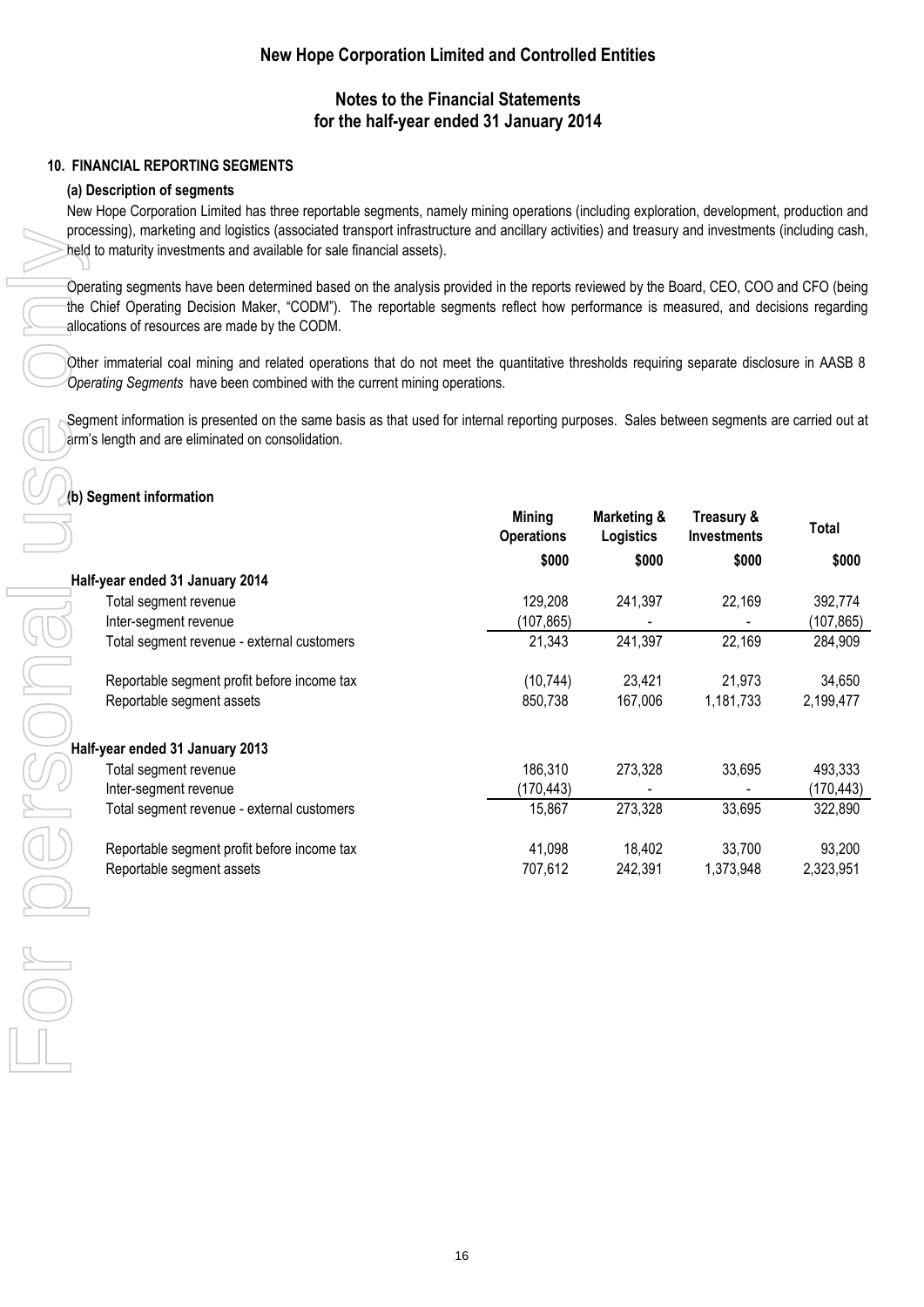# **Directors' Declaration**

In the Directors' opinion:

- (a) the financial statements and notes set out on pages 8 to 16 are in accordance with the Corporations Act 2001, including:
	- (I) complying with Accounting Standards, the Corporations Regulations 2001 and other mandatory professional reporting requirements;
	- (ii) giving a true and fair view of the consolidated entity's financial position as at 31 January 2014 and of its performance for the half-year ended on that date; and

(b) there are reasonable grounds to believe that the Company will be able to pay its debts as and when they become due and payable.

This declaration is made in accordance with a resolution of the Directors.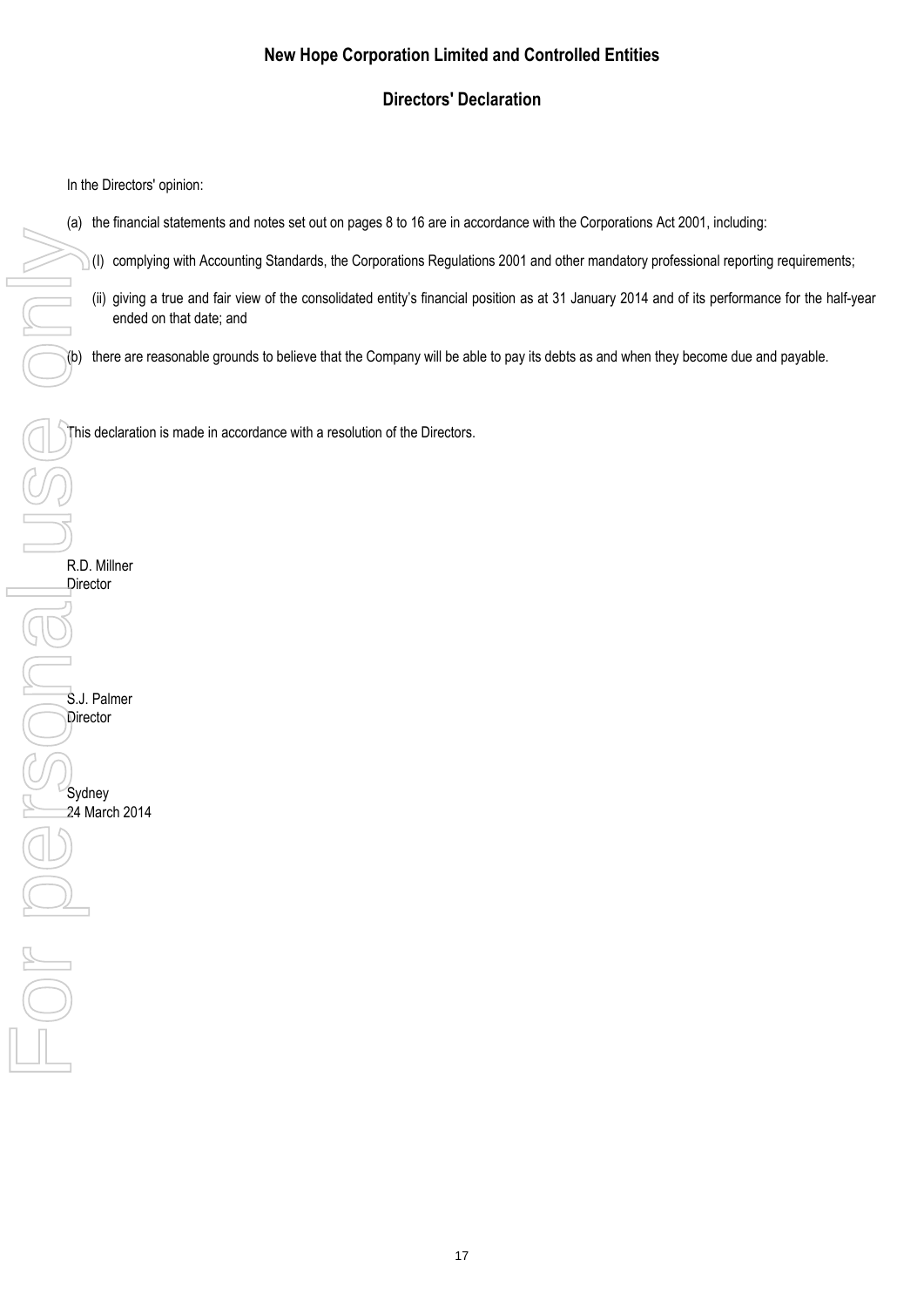

For personal use only

MIUS PORSONS USS ON

# **Independent Auditor's Review Report to the members of New Hope Corporation Limited**

#### **Report on the Half-Year Financial Report**

We have reviewed the accompanying half-year financial report of New Hope Corporation Limited (the Company), which comprises the consolidated balance sheet as at 31 January 2014, the consolidated statement of comprehensive income, consolidated statement of changes in equity and consolidated statement of cash flows for the half-year ended on that date, selected explanatory notes and the directors' declaration for New Hope Corporation (the consolidated entity). The consolidated entity comprises the company and the entities it controlled during that half-year.

#### *Directors' responsibility for the half-year financial report*

The directors of the company are responsible for the preparation of the half-year financial report that gives a true and fair view in accordance with Australian Accounting Standards (including the Australian Accounting Interpretations) and the Corporations Act 2001 and for such internal control as the directors determine is necessary to enable the preparation of the half-year financial report that is free from material misstatement whether due to fraud or error.

#### *Auditor's responsibility*

Our responsibility is to express a conclusion on the half-year financial report based on our review. We conducted our review in accordance with Australian Auditing Standard on Review Engagements ASRE 2410 Review of a Financial Report Performed by the Independent Auditor of the Entity, in order to state whether, on the basis of the procedures described, we have become aware of any matter that makes us believe that the financial report is not in accordance with the Corporations Act 2001 including: giving a true and fair view of the consolidated entity's financial position as at 31 January 2014 and its performance for the half-year ended on that date; and complying with Accounting Standard AASB 134 Interim Financial Reporting and the Corporations Regulations 2001. As the auditor of New Hope Corporation Limited, ASRE 2410 requires that we comply with the ethical requirements relevant to the audit of the annual financial report.

A review of a half-year financial report consists of making enquiries, primarily of persons responsible for financial and accounting matters, and applying analytical and other review procedures. A review is substantially less in scope than an audit conducted in accordance with Australian Auditing Standards and consequently does not enable us to obtain assurance that we would become aware of all significant matters that might be identified in an audit. Accordingly, we do not express an audit opinion.

#### *Independence*

In conducting our review, we have complied with the independence requirements of the Corporations Act 2001.

#### *PricewaterhouseCoopers, ABN 52 780 433 757*

*Riverside Centre, 123 Eagle Street, BRISBANE QLD 4000, GPO Box 150, BRISBANE QLD 4001 T: +61 7 3257 5000, F: +61 7 3257 5999, www.pwc.com.au*

Liability limited by a scheme approved under Professional Standards Legislation.